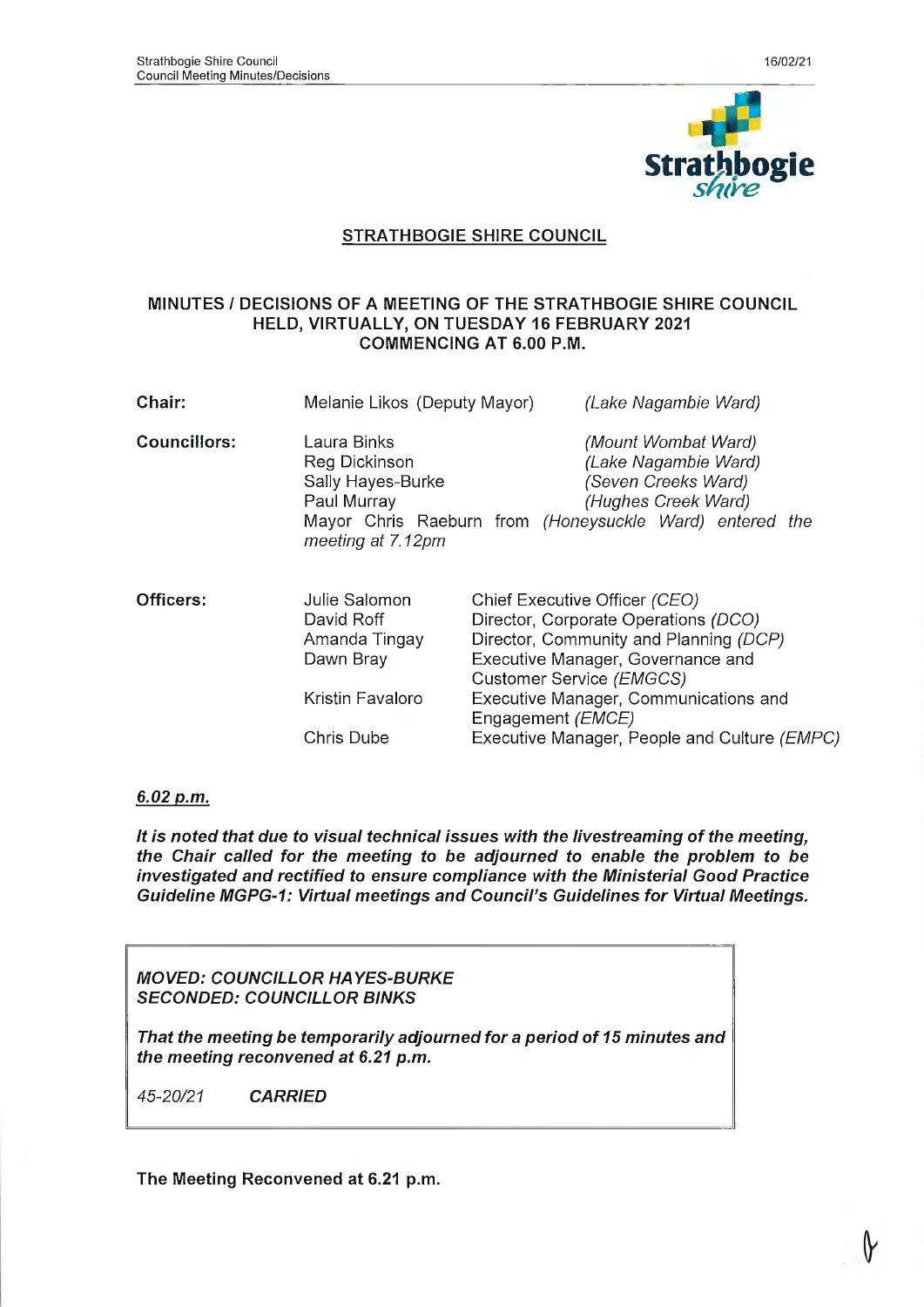## 1. Welcome

2. Acknowledgement of Traditional Land Owners *'I acknowledge the Traditional Owners o f the land on which we are meeting. I* pay my respects to their Elders, past and present'

### *The Deputy M ayor delivered the following update to the meeting*

Tonight, I wanted to speak about two things.

Firstly  $-$  you may have read on our social media, our website or in a local paper we have launched a new initiative we're calling Share Strathbogie.

This is an opportunity for you to share your thoughts, feedback and advice to help us develop a Community Vision, Council Plan, Financial Plan and Asset Plan.

These important documents guide the work of Council over the coming years. Your input will make sure we invest in projects and services that matter to you.

We're working hard to improve our communications and engagement practice to build confidence and trust in what we do.

We know working with our community will mean we can achieve great things. Our goal is a shared vision, a common direction, a united community.

With people power we can ensure our Shire is an even better place to live, work and play.

During the next nine months we've developed a community engagement program that gives you countless opportunities to have your say.

Share Strathbogie starts with a series of face-to-face drop-in sessions that are designed to understand what our community values.

We'll be asking you what you love about living in Strathbogie Shire, what would make it even better and what you could live without.

We need to know what matters to you before we can start conversations about services and costs.

However, be assured those conversations will also occur at our Community Forum planned for mid-year.

Our Community Forum will be the first time Council uses deliberate engagement practice.

We will be open, honest and transparent and we will put you – our community - at the heart of the decision-making process.

Our Share Strathbogie drop-in sessions are being held in Strathbogie, Nagambie, Avenel, Euroa, Longwood, Violet Town and Ruffy and I encourage you to visit our website to find out when we'll be in your town.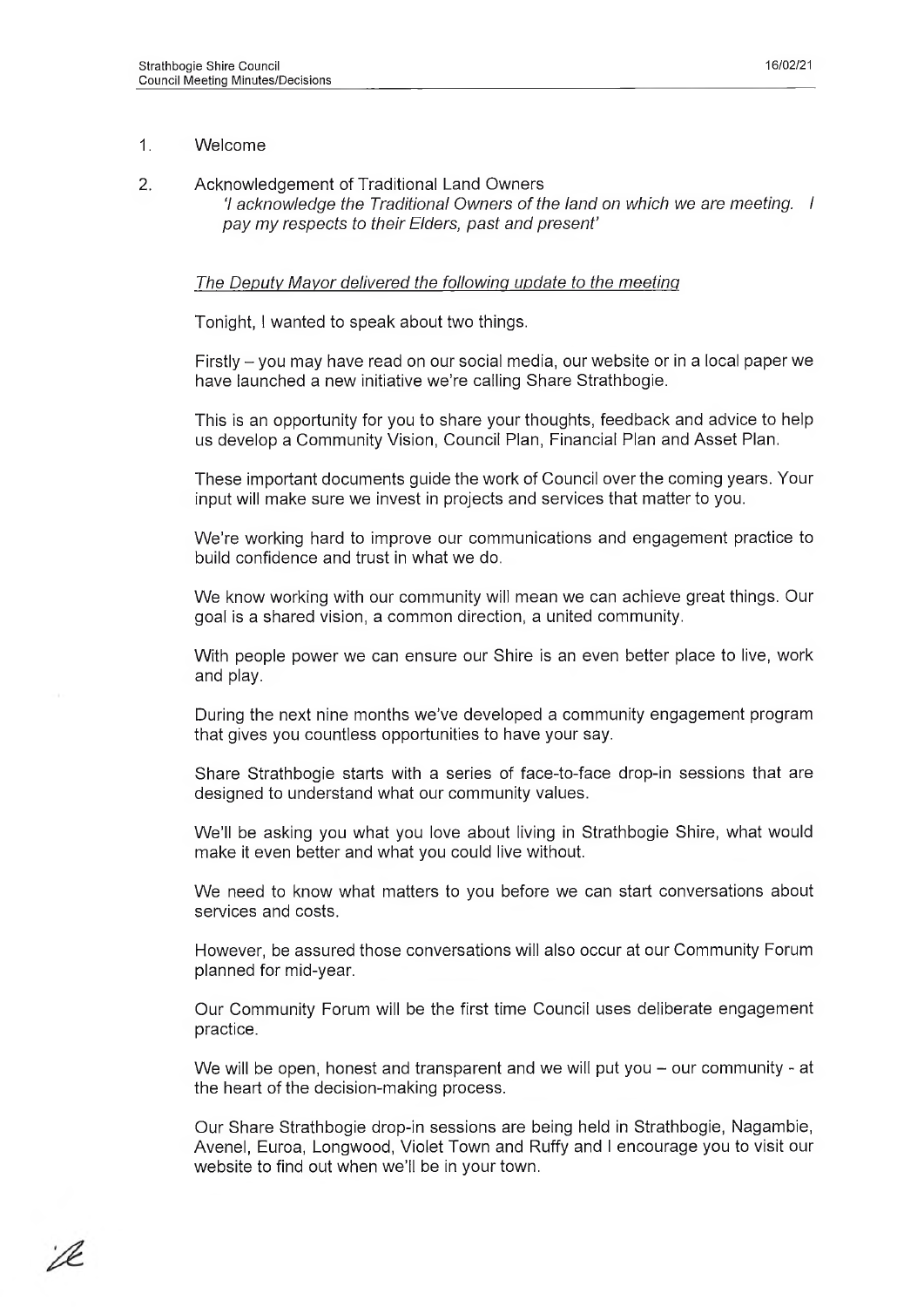Secondly I wanted to explain why our Mayor isn't joining us tonight.

Cr Chris Raeburn is part of a delegation of mayors from nine regional municipalities joining Federal Member for Indi, Helen Haines, at a meeting with the Federal Treasurer, Josh Frydenberg, tonight.

The meeting was to be held face-to-face but is now occurring online to meet Victoria's coronavirus lockdown restrictions.

At the meeting, Cr Raeburn has a long list to raise with the Treasurer and he has asked me to share with you tonight some of the key areas.

1. Connectivity – both internet and phone coverage.

The Ruffy and Strathbogie communities are currently experiencing significant mobile coverage issues due to a fault at the Mt Wombat tower.

This fault puts many people without a phone service - a service they rely on to keep their families, friends and neighbours safe.

2. Reliable internet speed

In December last year, Cr Raeburn presented to the Joint Standing Committee inquiry into the National Broadband Network. He told this meeting, as he will tell the Treasurer, that our region will be left behind in the digital race and miss out on economic development opportunities if something is not done.

This continues to be an option we cannot accept.

3. Support for coronavirus recovery

The Treasurer will hear that support for business, tourism and community recovery from the coronavirus pandemic is a priority area for Strathbogie Shire.

While our community has so far escaped the coronavirus pandemic, we have been hit hard by lockdowns and restrictions which have affected business and tourism.

4. Reliable power supply

Another key issue Cr Raeburn plans to raise is the need for investment in more reliable power supply for our area. Despite being just 90 minutes from Melbourne, we are missing out on investment in our region because business cannot rely on a consistent power supply.

5. Cr Raeburn is also seeking a meeting with the adviser to the Minister for Infrastructure, Transport and Regional Development, Michael McCormack

This is to discuss the Euroa community's concern surrounding the Australian Rail Track Corporation's (ARTC) upgrade project. Council is seeking a deliberate engagement process that will allow the Euroa community to reach a group decision on the future design of the Euroa Railway Precinct.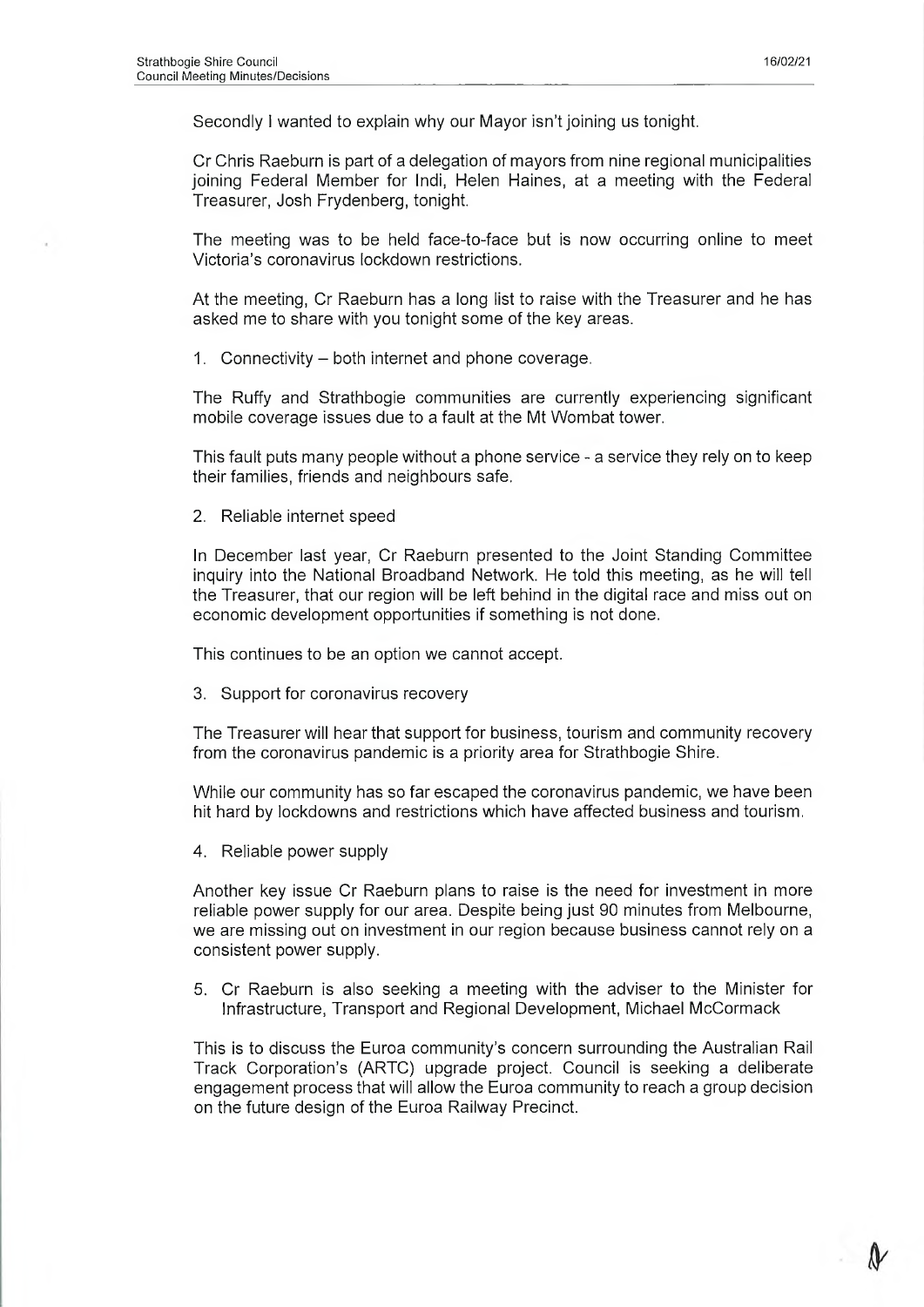3. Apologies / Leave of Absence

Councillor Chris Raeburn (Mayor) *(Honeysuckle Creek Ward) (It is noted that the Mayor joined the meeting at 7.12 p.m.)* 

Councillor Kristy Hourigan (Seven Creeks Ward)

- 4. Disclosure of Conflicts of Interest Nil
- 5. Confirmation of Minutes of Previous Meetings - Minutes of Council Meeting held on Tuesday 19 January 2021

### **MOVED: COUNCILLOR MURRAY** *SECONDED: COUNCILLOR BINKS*

*46-20/21 CARRIED*

- 6. Petitions Nil
- 7. Reports of Mayor and Councillors and Delegates

## Cr Murray

- advised that, for the past 3 weeks, he has been meeting with community members in Avenel, and would continue making himself available to meet with community members on Fridays at the 'Daily Dose' In Avenel from 1.00 p.m. to 3.00 p.m. over the summer period.
- attended a meeting of the Euroa Tennis Club, as they prepare for the annual tennis tournament on the Labour Day weekend in March.
- met with the organizer of the Euroa Music Festival about preparations for the festival.
- advised of a group in Avenel interested in forming an energy hub, and had spoken with Damian Drum (Federal Member for Nlcholls) and enlightened him on the proposal and he was most supportive.

Cr Hayes-Burke

Read the following statement:

Two years have passed and ARTC are still speaking about building the same bridge that they set out to build at the beginning. I have attended two ARTC Euroa Working Group meetings, listened to working group members and many members of the shire and the wider community such as those from Benalla, Glenrowan and Wangaratta.

I am convinced that Euroa deserves better from ARTC.

ARTC are saying publicly that people want a bridge but is this due to apathy and lack of engagement? The message I am hearing loud and clear is that people want to see at least one alternative to a bridge.

As your community representative I have heard from 100s of people dissatisfied with the level and method of engagement carried out to date by ARTC in their design of the rail crossing. We are about to have significate investment in Euroa by the federal government, 10s of millions of dollars. This is a huge opportunity for Euroa, we need to slow down and get it right!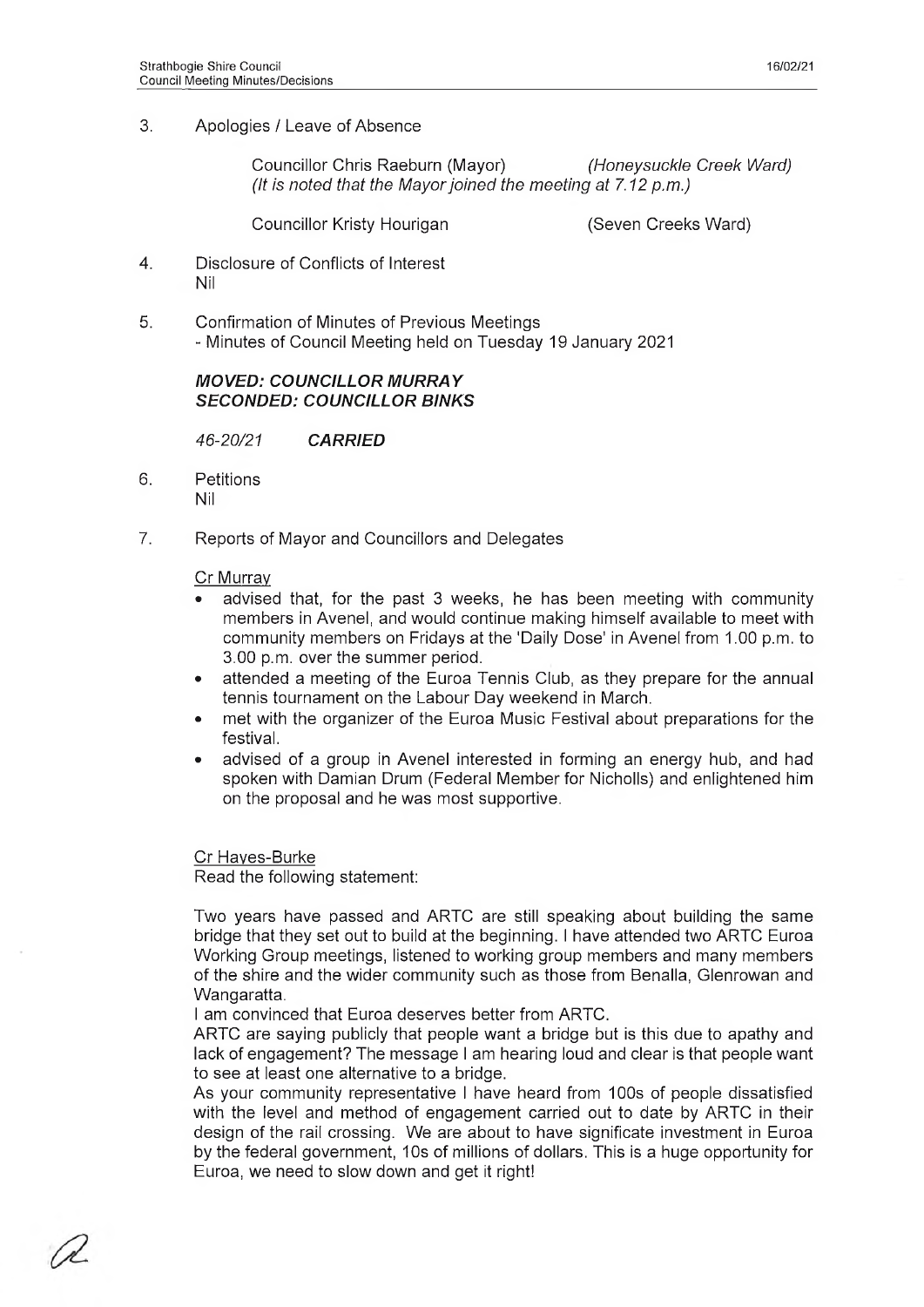#### 7. Reports of Mayor and Councillors and Delegates (cont.)

#### Cr Hayes-Burke (cont.)

I know that the community can have a connection over the railway line that can unite the town, bring it together. ARTC are here to build a rail crossing and we are asking them to do that with deliberative engagement with the community.

However, I believe council needs to step up and develop a rail precinct plan that reflects the visions that our community has for its future.

I am calling for council to develop a rail precinct plan for Euroa.

We are about to go out to the community and discuss the budget which presents an opportunity to have a conversation about a Euroa rail precinct plan and furthermore allow for the development of a precinct plan in the upcoming budget. We already have a Township strategy that needs to be adopted, it is halfway there,

it encourages growth and prosperity, connectivity, green spaces, urban landscapes, heritage and tourism. Let's include a railway precinct plan that completes this missing part of strategic planning.

I encourage the community to be vocal, we have a once in a lifetime opportunity and this work on the rail precinct will be an enduring legacy that this council leaves Euroa.

#### Cr Binks

- attended drop-in session on Upton Road, along with Cr Murray and officers and Mayor Raeburn to meet with locals
- attended community drop-in session at Nagambie Lakes Regatta Centre re: planning development at Kirwans Bridge
- assisting residents of Mount Wombat Ward with telecommunications outage issues
- looking forward to forthcoming 'Share Strathbogie' sessions and hearing what our communities would like to see in the Council Plan, Financial Plan and the Community Vision

#### 8. Public Question Time

Public Question Time will be conducted as per Rule 31 of Strathbogie Shire Council's Governance Rules. A copy of the required form for completion and lodgment, and associated Procedural Guidelines, are attached for information.

As the questions are a permanent public record and to meet the requirements of the Privacy and Data Protection Act 2014, only the initials of the person asking the question will be used together with a Council reference number.

*The Chair invited the Chief Executive Officer to address the two questions received and provide responses.*

#### **Council Ref: LB: 03/2021**

What is Council's approach to developing a rail precinct plan to proactively address the localised infrastructure needs of the community both now and into the future? It seems more important than ever for Council to develop a plan that will highlight the community needs first rather than allowing an outside entity to enforce their plans on us?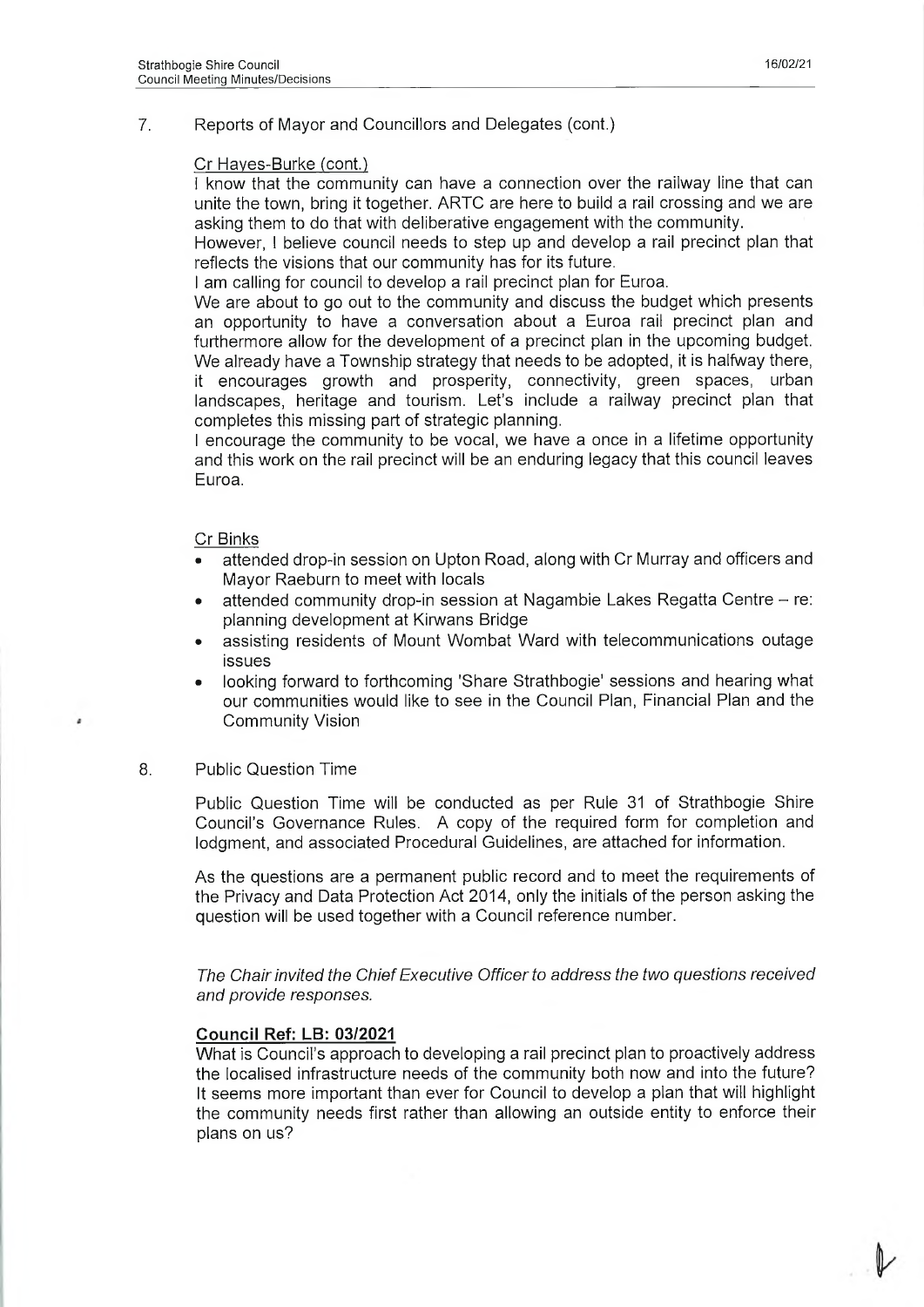### 8. Public Question Time (cont.)

#### Council Ref: LB: 03/2021 (cont.)

#### *Response*

*The Euroa Township Strategy 2020* was *adopted by Council last year. A key theme o f this strategy is to "establish a well-connected and accessible township".* A s *part 8.*

*o f this, the following strategies have been identified that require consideration around the rail precinct:*

- *Strategy 14 Improve the North-South connections across the existing rail corridor*
- *Strategy 1 5 Improve and upgrade Euroa Station and surrounds*
- *Strategy 16 Improve parking facilities in and around Euroa Town Centre*
- *Strategy 17 Resolve pedestrian and vehicle conflict areas.*

*Within these strategies, there are particular actions to be undertaken, with* recognition of the roles of all parties. In particular, it is noted that ARTC is the lead *agency in relation to the railway precinct, and that Strathbogie Shire Council, at Action 33 "Continue to lobby the Australian Rail Track Corporation (ARTC) to ensure the Inland Rail project considers and implements community values by taking into account the Urban Design principals illustrated on the Town Centre Concept Plan. This includes the functionality of the area around Railway, Binney and Anderson Streets, with consideration for connectivity, visual amenity, accessibility, safety & location."*

*Work in this advocacy role will continue by on behalf of and with the community and the ARTC.*

*A copy of the Euroa Township Strategy can be found on Council's website.*

#### **Council Ref: KW: 04/2021**

Many metropolitan and regional councils have declared a climate emergency. Strathbogie Shire is obviously no exception to the current and incontrovertible future impacts of climate change, so my question is; will Strathbogie Shire Council be declaring a climate emergency and what plans will/do they have in place to support mitigation and adaptation strategies for climate change impacts?

#### *Response*

*Council in 2019 adopted Sustainable Strathbogie 2030 to guide its response to the changing climate and how we can assist our residents and our operations to adapt and mitigate to this challenge. We continue to deliver programs and actions form this and in the new financial year will engage with residents to find where their priority for actions lie to ensure anything we do is in line with community expectations.*

*The Declaration of a Climate Emergency is a matter for the Councillors to consider* and debate as the leaders of our community.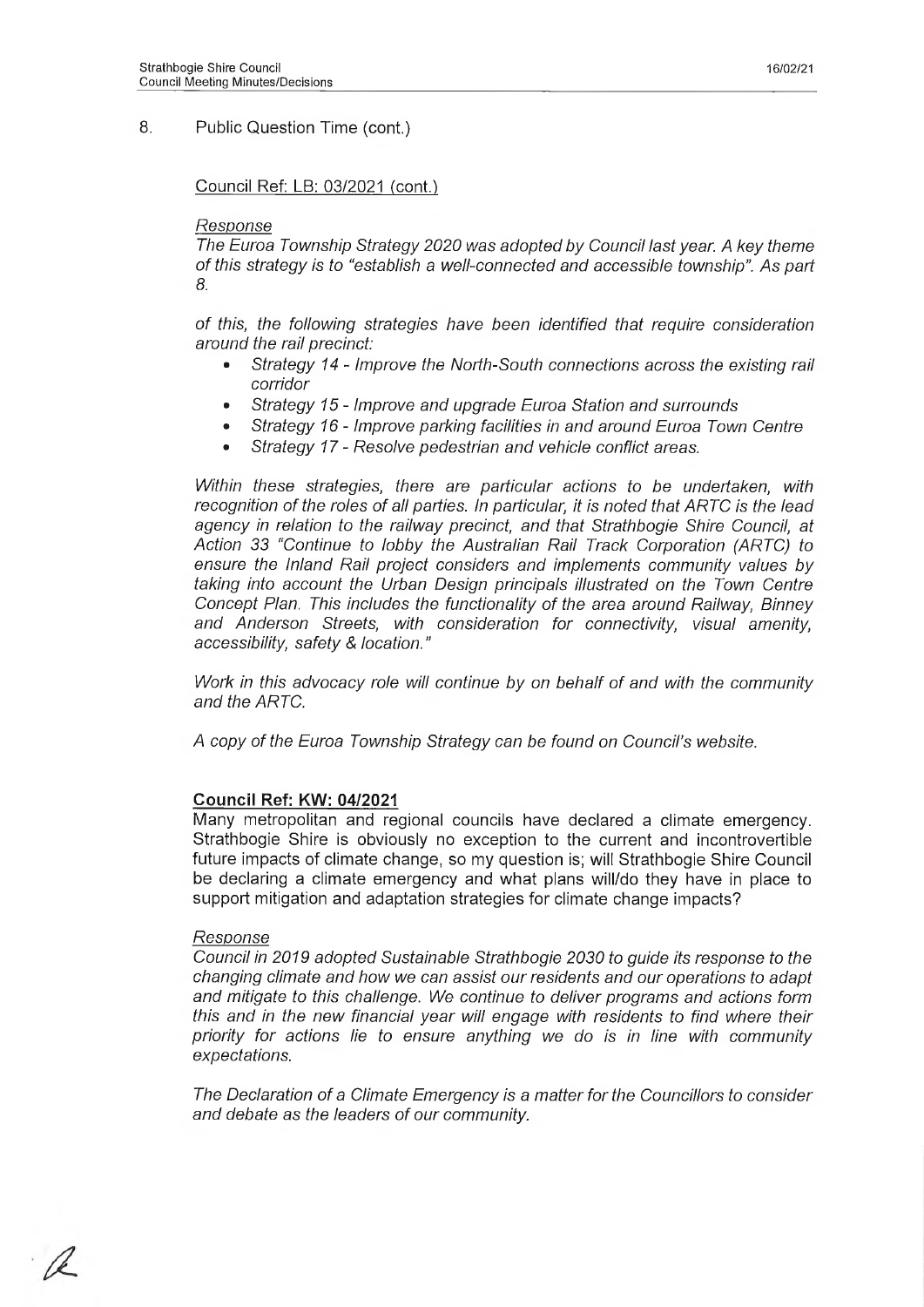- 9. Officer Reports
- 10. Notices of Motion
- 11. Notices of Rescission
- 12. Urgent Business
- 13. Confidential Business

### **NEXT MEETING**

The next Ordinary Meeting of the Strathbogie Shire Council is scheduled to be held on Tuesday 16 March 2021, at the Euroa Community Conference Centre, commencing at 6.00 p.m.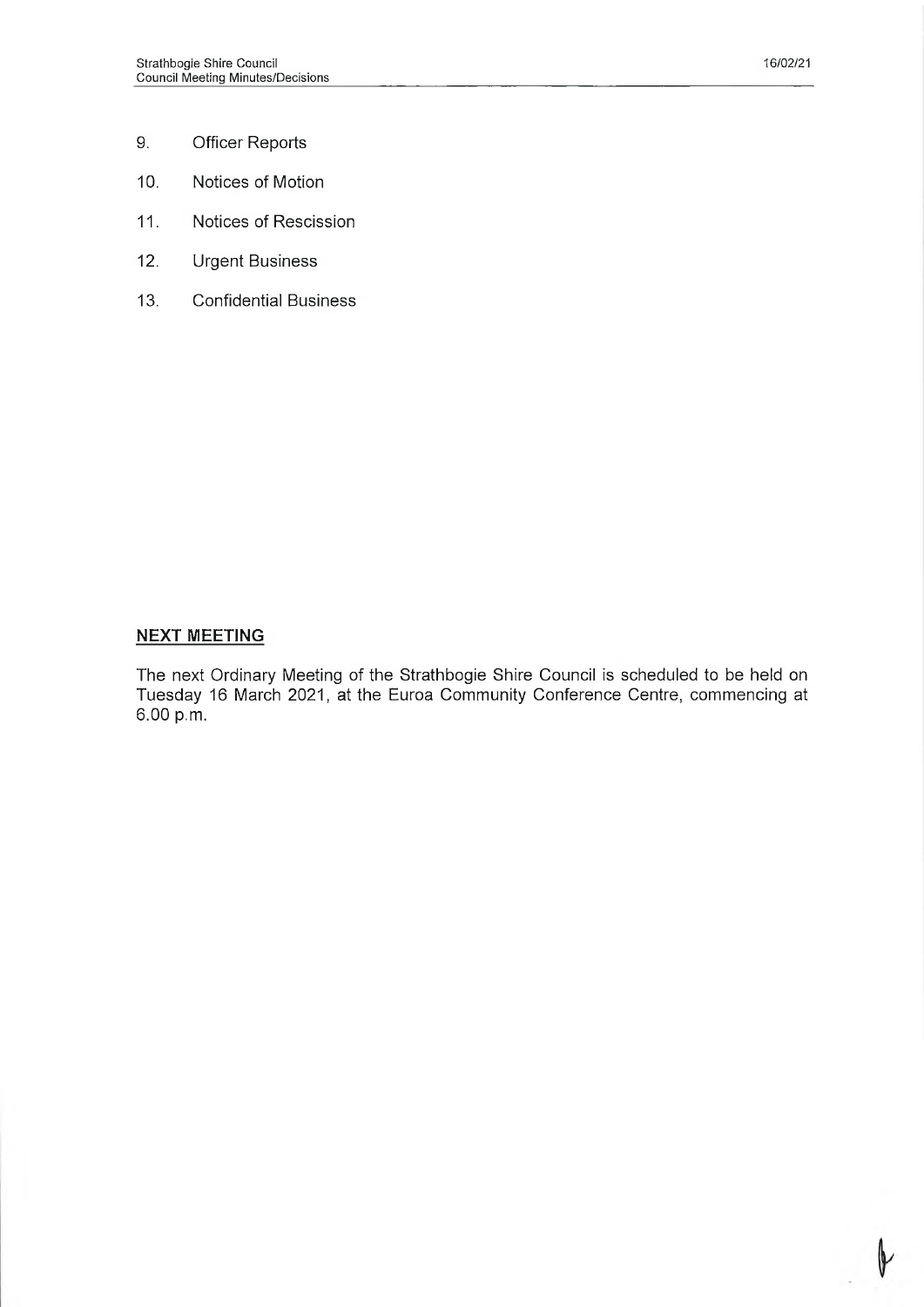# **REPORTS INDEX**

|      |                                                                        | Page No.       |
|------|------------------------------------------------------------------------|----------------|
| 9.   | <b>OFFICER REPORTS</b>                                                 |                |
|      |                                                                        |                |
| 9.1  | Planning Application No. P2020-128                                     | 1              |
|      | - Use and development of land for a dwelling $\sim$ Huggards Lane,     |                |
|      | Moormbool West                                                         |                |
| 9.2  | Planning Application No. P2019-103                                     | $\overline{7}$ |
|      | - Use and development of the land for caravan and camping park         |                |
|      | (up to 6 people in one camping site only), including the               |                |
|      | construction of a glamping tent; Use and development of land for       |                |
|      | place of assembly; Development of land for a carport;                  |                |
|      | Development of land for a Roofed Entertainment Area ~ 134 Byers        |                |
| 9.3  | Road, Tamleugh                                                         | 15             |
|      | Planning Applications Received and Planning Applications<br>Determined |                |
|      | - 1 to 31 January 2021                                                 |                |
| 9.4  | Contracts Awarded Under Delegation (as approved in Council's           | 16             |
|      | 2020/21 Capital Works Budget)                                          |                |
| 9.5  | Endorsement of the Strathbogie Shire Council VAGO Sexual               | 17             |
|      | Harassment in Local Government Action Plan                             |                |
| 9.6  | Adoption of Strathbogie Shire Councillor Code of Conduct 2021          | 18             |
| 9.7  | Round 2: RE3 COVID Response Community Grant program -                  | 20             |
|      | <b>Application Assessments</b>                                         |                |
| 9.8  | Longwood Beer, Wine and Cider Festival 2021 - Application for          | 21             |
|      | Sponsorship                                                            |                |
| 9.9  | Longwood Football Netball Club - Application for Sponsorship           | 22             |
| 9.10 | Visit Victoria Tourism Review - Update                                 | 23             |
| 9.11 | Financial Report to 31 December 2020                                   | 25             |
| 9.12 | <b>Community Engagement Policy</b>                                     | 26             |
| 9.13 | 2017-2021 Shire of Strathbogie Council Plan (2020 Review)              | 28             |
|      | - Second Quarter Report ~ 1 October to 31 December 2020                |                |
| 9.14 | <b>Procurement Policy Review</b>                                       | 29             |
| 9.15 | Establishment of a Chief Executive Officer Performance and             | 30             |
|      | <b>Remuneration Interim Committee</b>                                  |                |
| 9.16 | <b>Business Management System</b>                                      | 32             |
| 10.  | <b>NOTICES OF MOTION</b>                                               | 33             |
|      | Nil                                                                    |                |
| 11.  | <b>NOTICES OF RESCISSION</b>                                           | 33             |
|      | Nil                                                                    |                |
| 12.  | <b>URGENT BUSINESS</b>                                                 | 33             |
|      | Nil                                                                    |                |
| 13.  | <b>CONFIDENTIAL BUSINESS</b>                                           | 33             |
|      | Nil                                                                    |                |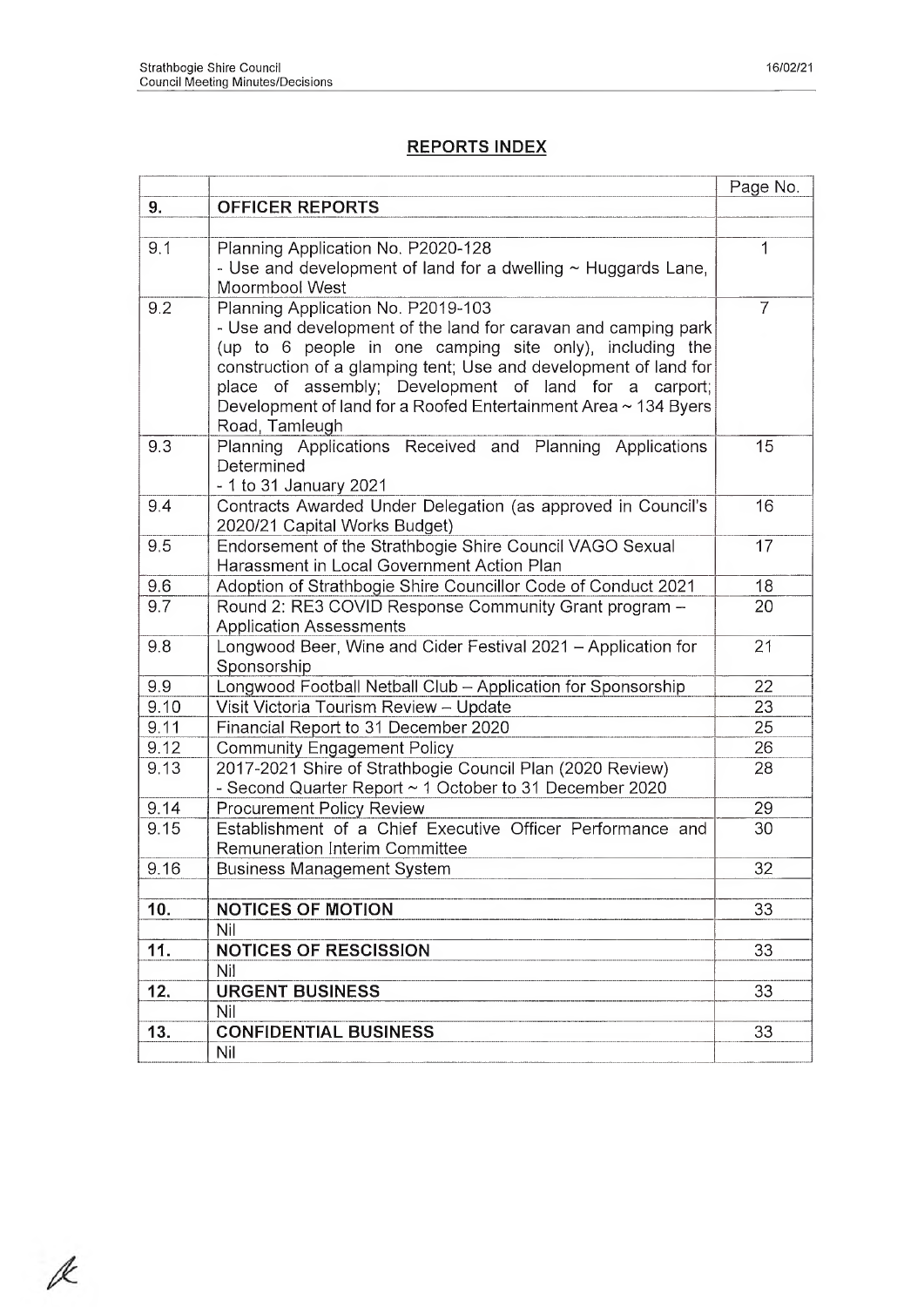# **9. OFFICER REPORTS**

## **9.1 Planning Application No. P2020-128 - Use and development of land for a dwelling ~ Huggards Lane, Moormbool W est**

Author: Town Planner

Responsible Director: Director Community and Planning

## **EXECUTIVE SUMMARY**

- The proposal is for use and development of a dwelling.
- The application was advertised, and no (0) objections were received.
- The application is being heard before Council due to the proposal being for a dwelling on a lot less than the as of right size (80 hectares) in the Farming Zone.
- The application has been assessed within the 60-day statutory timeframe.
- The proposal meets the objectives of the Planning Policy Framework, Local Planning Policy Framework and the Farming Zone.
- It is recommended that Council resolve to grant a permit in accordance with the Officer's recommendation.

| <b>Application Details:</b>     |                                                        |  |  |  |
|---------------------------------|--------------------------------------------------------|--|--|--|
| Application is for:             | Use and development of land for a dwelling             |  |  |  |
| Applicant's/Owner's Name:       | Kerry Philippou                                        |  |  |  |
|                                 | 28 September 2020 Application Received                 |  |  |  |
| Date Received:                  | 01 October 2020 Fee Paid                               |  |  |  |
|                                 | 4 December 2020 Further Information Received           |  |  |  |
| Statutory Days:                 | 55                                                     |  |  |  |
| <b>Application Number:</b>      | P2020-128                                              |  |  |  |
| &<br>Planner:<br>Name,<br>title | <b>Trish Hall</b>                                      |  |  |  |
|                                 | <b>Town Planner</b>                                    |  |  |  |
| department                      | Planning and Investment Department                     |  |  |  |
|                                 | Crown Allotment 11A Section C Certificate of Title     |  |  |  |
| Land/Address:                   | Volume 7509 Folio 024                                  |  |  |  |
|                                 | Huggards Lane, Moormbool West VIC 3523                 |  |  |  |
| Zoning:                         | Farming Zone                                           |  |  |  |
| Overlays:                       | <b>Bushfire Management Overlay (Part)</b>              |  |  |  |
| Is a CHMP required?             | <b>No</b>                                              |  |  |  |
|                                 | The subject site is not in a Culturally Sensitive Area |  |  |  |
| Is it within an Open Potable    | <b>No</b>                                              |  |  |  |
| <b>Catchment Area?</b>          | The subject site is not In the Open Potable Water      |  |  |  |
|                                 | <b>Catchment Area</b>                                  |  |  |  |
| Under what clause(s) is a       | Clause 35.07-1 Section 2 Use (Use land for a dwelling  |  |  |  |
| permit required? (include       | on a small lot)                                        |  |  |  |
| description)                    | Clause 35.07-4 Buildings and works in the Farming Zone |  |  |  |
|                                 | in association with a Section 2 Use                    |  |  |  |
| Restrictive covenants on the    | No                                                     |  |  |  |
| title?                          |                                                        |  |  |  |
| Current<br>and<br>use           | Agriculture                                            |  |  |  |
| development:                    |                                                        |  |  |  |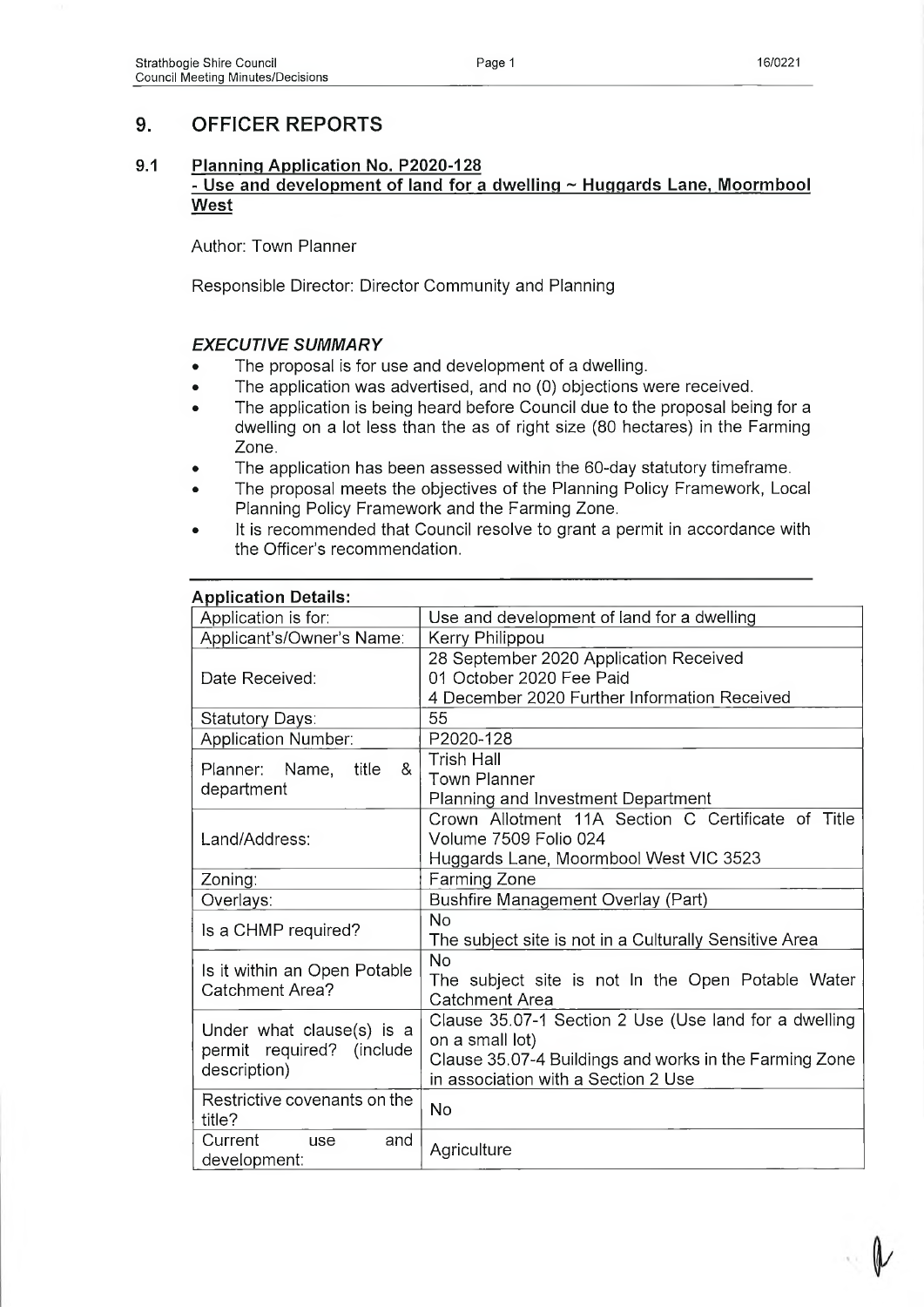- Use and development of land for a dwelling ~ Huggards Lane, Moormbool West (cont.)

## *MOVED: COUNCILLOR MURRAY SECONDED: COUNCILLOR BINKS*

### *That Council*

having Caused notice of Planning Application No. P2020-128 to be *given under Section 52 o f the Planning and Environm ent Act 1987 and* having considered all the matters required under Section 60 of the **Planning and Environment Act 1987 decides to grant a permit under** the provisions of Clause 35.07 Farming Zone of the Strathbogie **Planning Scheme in respect of the land known as Crown Allotment 11A** *Section C Certificate of Title Volume 7509 Folio 024 Huggards Lane, Moormbool West VIC 3523, for the use and development of land for dwelling, in accordance with endorsed plans, subject to the following conditions:*

### *Endorsed Plans:*

*a*

*1. The development m ust be sited and constructed in accordance with the endorsed plans. These endorsed plans can only be altered or modified with the prior written approval of the Responsible Authority, or to com ply with statutory requirements.*

### *Section 173 Agreement:*

- 2. Prior to the commencement of works a Section 173 Agreement must be entered into at no cost to Council, which ensures the *following:*
	- (a) Prevent subdivision of the land so as to excise the dwelling
	- *(b)* Require that the use of the land for a dwelling must be undertaken in accordance with an agricultural use of the *property in accordance with the Land Management Plan* endorsed as part of this permit.
	- *(c) The Owner acknowledges and accepts that the possibility of nuisance from adjoining or nearby agricultural operations m ay occur. The possible o ff site impacts include but are not lim ited to dust, noise, odour, waste, vibration, soot, smoke or the* presence of vermin, from animal husbandry, animal waste, *spray drift, agricultural m achinery use, pumps, trucks and*  $asciated hours of operation.$

*The Section 173 Agreement must be prepared by Council's solicitors,* to the satisfaction of the Responsible Authority and must be recorded on the folio of the Register to the subject land pursuant to Section 181 of the Planning and Environment Act 1987.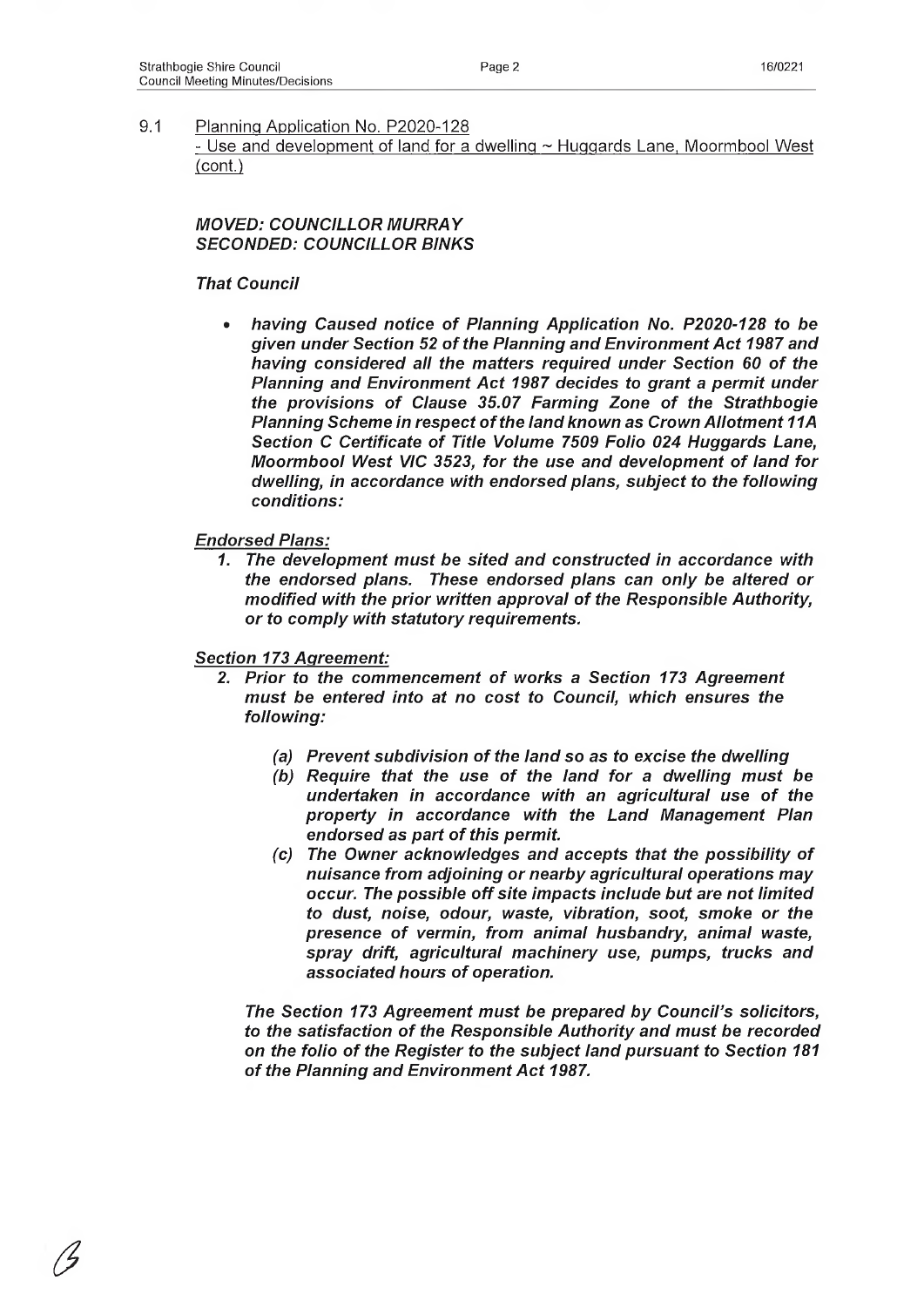- Use and development of land for a dwelling ~ Huggards Lane, Moormbool West (cont.)

# *Engineering Conditions:*

*Rural Vehicle Crossing Location*

- 3. Prior to the commencement of works on site, any new, relocated, alteration or replacement of required vehicular entrances to the subject land from the road shall be constructed at a location and of a size and *standard in accordance with the requirements o f the relevant Authority* and shall be at the applicant's expense. The final location of the *crossing is to be approved by the Responsible Authority via a Vehicle Crossing Permit. Reference should be made to Clause 12.9.2 "Rural* Vehicle Crossings" of the Infrastructure Design Manual. Refer to *standard drawing SD255 for sm all vehicles or SD265 for large vehicles.*
- *4. The vehicular crossing shall have satisfactory clearance to any pow er or Telecommunications pole, manhole cover or marker, or street tree* and have a minimum of 50mm of gravel from the shoulder to the *property boundary.*

#### *Internal Access Roads*

*5. Prior to the com m encem ent o f the use all internal access roads m ust be constructed, form ed and drained to avoid erosion and to minimise* disturbance to natural topography of the land to the satisfaction of the *Responsible Authority. Internal access, including the turn-around areas for em ergency vehicles, m ust be all weather construction with a minimum trafficable width of 4m.* 

#### *Rural Drainage - Works*

- *6. All storm water and surface water discharging from the site, buildings* and works must be conveyed to the legal point of discharge drains to *the satisfaction of the Responsible Authority/Goulburn Murray Water or dissipated within the site boundaries. No effluent or polluted water o f any type m ay be allowed to enter the storm water drainage system.*
- *7. Appropriate steps m ust be taken to retain all silt and sedim ent on site* during the construction phase to the satisfaction of the Responsible *Authority and m ust be carried out in accordance with Construction Techniques for Sedimentation Pollution Control (EPA publication No. 275, M ay 1991)*
- 8. Prior to the commencement of any works, the design parameters for *any defined watercourse crossing(s), both structural and hydraulic design, shall be approved by the Responsible Authority (GBCMA - Works on Waterways Permit).*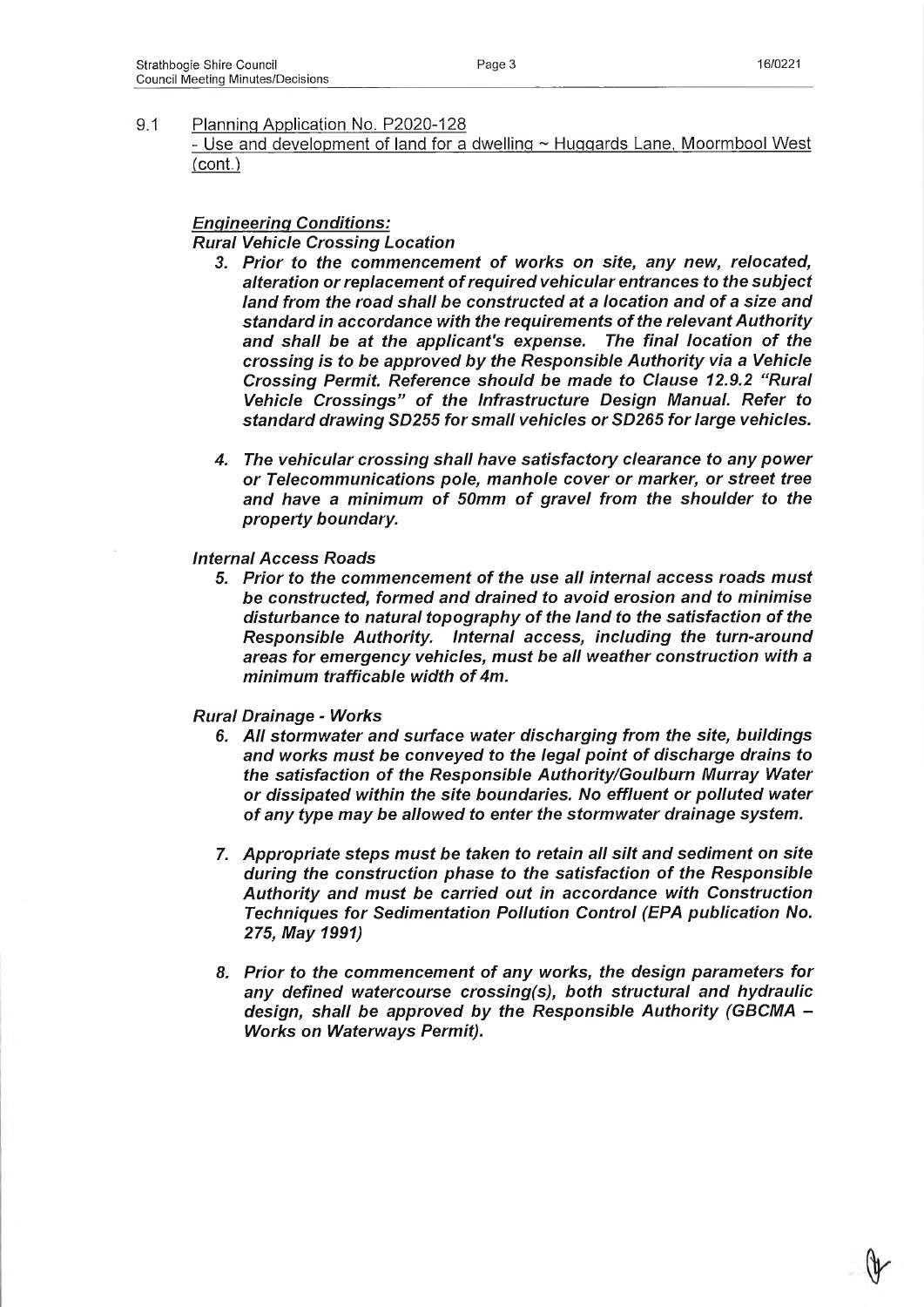- Use and development of land for a dwelling ~ Huggards Lane, Moormbool West (cont.)

### *Council's Assets*

**9. Prior to commencement of development, the owner or developer must** *subm it to the Responsible Authority a written report and photos o f any* prior damage to public infrastructure. Listed in the report must be the condition of kerb & channel, footpath, seal, streetlights, signs and *other public infrastructure fronting the property and abutting at least two properties either side of the development. Unless identified with the written report, any damage to infrastructure post construction will* be attributed to the development. The owner or developer of the *subject land m ust pay for any damage caused to the Councils* assets/Public infrastructure caused as a result of the development or *use perm itted by this permit.*

## *Environm ental Health Conditions:*

- *10. Prior to installation works commencing on the septic tank system, a* **Permit to Install must be obtained from Council.**
- 11. All sewage and sullage waters shall be treated in accordance with the requirements of the Environment Protection Act 1970 and the **Guidelines for Environmental Management: Code of Practice - Onsite** Wastewater Management 891. 4 (2016) and the Responsible Authority. All wastewater shall be disposed of within the curtilage of the land and sufficient area shall be kept available for the purpose of wastewater disposal to the satisfaction of the Responsible Authority. No *wastewater shall drain directly or indirectly onto an adjoining property,* street or any watercourse or drain to the satisfaction of the *Responsible Authority.*
- *12. A ll wastewater and liquid are to be contained and treated on site by an* approved septic tank system or equivalent. The system must be at least 300 metres from potable water supply. The system must be at *least 60 metres from any watercourse and/or dam (non-potable water supply) for prim ary sewage and 30 metres for secondary sewage, on the subject or neighbouring properties, and m ust m eet the Guidelines* for Environmental Management: Code of Practice - Onsite Wastewater *Managem ent 891. 4 (2016).*
- 13. No buildings or works shall occur over any part of the approved waste *disposal system including the septic tank in accordance with the* requirements of the Environment Protection Act 1970 and the **Guidelines for Environmental Management: Code of Practice - Onsite** *Wastewater Management 891.4 (2016).*

#### *General Conditions:*

14. The external cladding of the proposed buildings, including the roof, must be constructed of materials in good order and condition, and be of muted colours to enhance the aesthetic amenity of the area. Material *having a highly reflective surface m ust not be used.*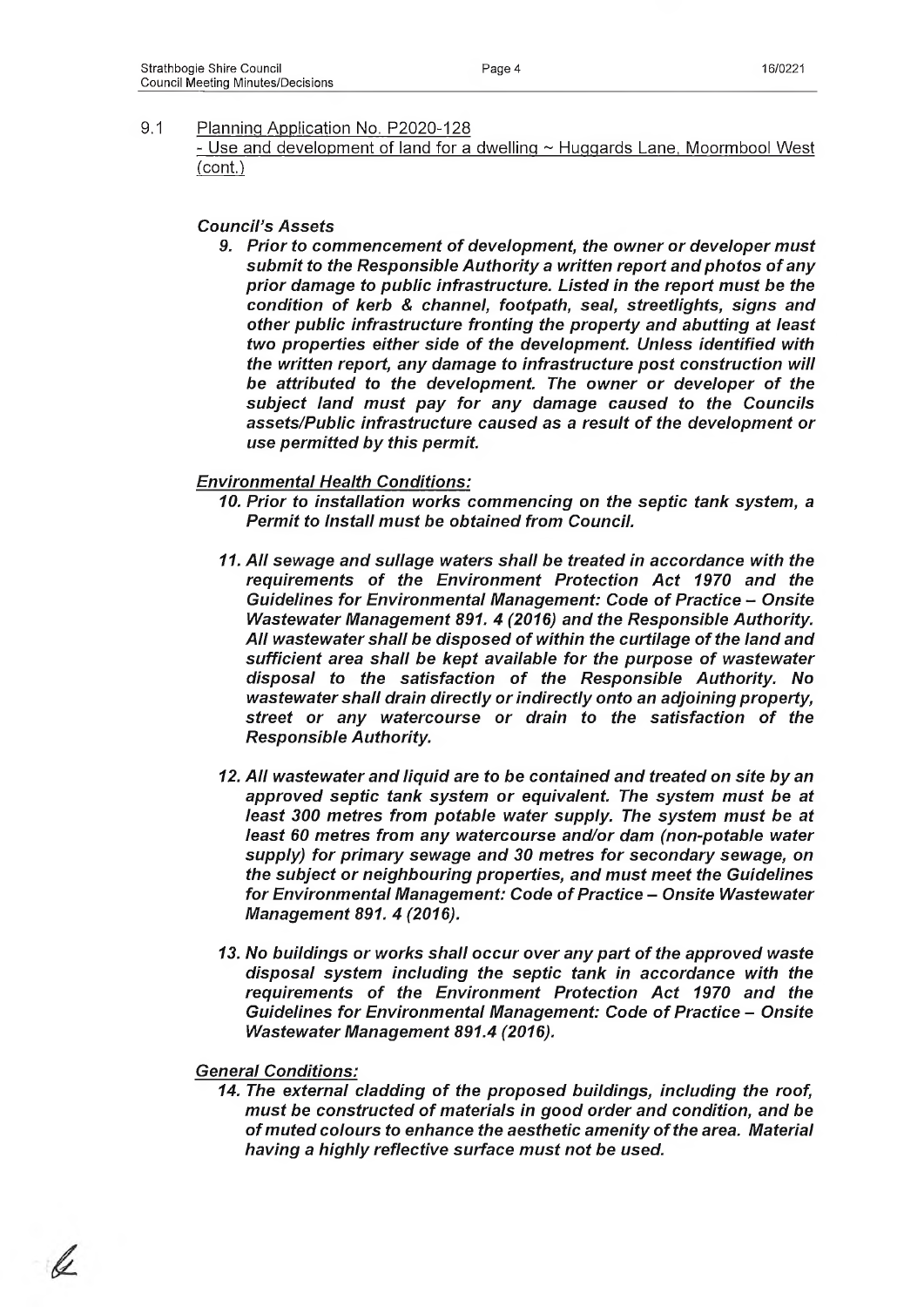- Use and development of land for a dwelling ~ Huggards Lane, Moormbool West (cont.)

- *15. The am enity o f the area m ust not be detrim entally affected by the use, through the:*
	- *(a) Appearance of any building, works or materials.*
	- (b) Transport of materials, goods or commodities to or from the *land;*
	- *(c)* Emission of noise, artificial light, vibration, smell, fumes, *smoke, vapour, steam, soot, ash, dust, wastewater, waste products, grit or oil;*
	- *(d)* Presence of vermin, and;
	- *(e) Others as appropriate.*

## *Bushfire Protection Measures:*

**Water Supply** 

- 16. A minimum of 10,000 litres of effective water supply for firefighting purposes must be provided which meets the following requirements:
	- **Be stored in an above ground water tank constructed of concrete** *or metal.*
	- *Have all fixed above ground water pipes and fittings required for* firefighting purposes made of corrosive resistant metal.
	- *Include a separate outlet for occupant use.*
	- *Be readily Identifiable from the building or appropriate identification signage to the satisfaction of the relevant fire authority.*
	- Be located within 60 metres of the outer edge of the approved *building.*
	- The outlet/s of the water tank must be within 4 metres of the *accessway and unobstructed.*
	- *Incorporate a separate ball or gate valve (British Standard Pipe (BSP 65 millimetre) and coupling (64-millimetre CFA 3 thread per inch male fitting).*
	- Any pipework and fittings must be a minimum of 65 millimetres *(excluding the CFA coupling)*

#### *Access*

*17. Access for fire-fighting purposes m ust be provided which meets the following requirements:*

- *A ll weather construction.*
- *A load limit of at least 15 tonnes.*
- **Provide a minimum trafficable width of 3.5 metres**
- **Be clear of encroachments for at least 0.5 metre on each side and** *at least 4 metres vertically.*
- *Curves must have a minimum inner radius of 10m.*
- The average grade must be no more than 1 in 7 (14.4 per cent) (8.1) *degrees) with a maximum of no more than 1 in 5 (20 per cent) (11.3 degrees) for no more than 50m.*
- *Dips m ust have no more than a 1 in 8 (12.5 per cent) (7.1 degrees) entry and exit angle.*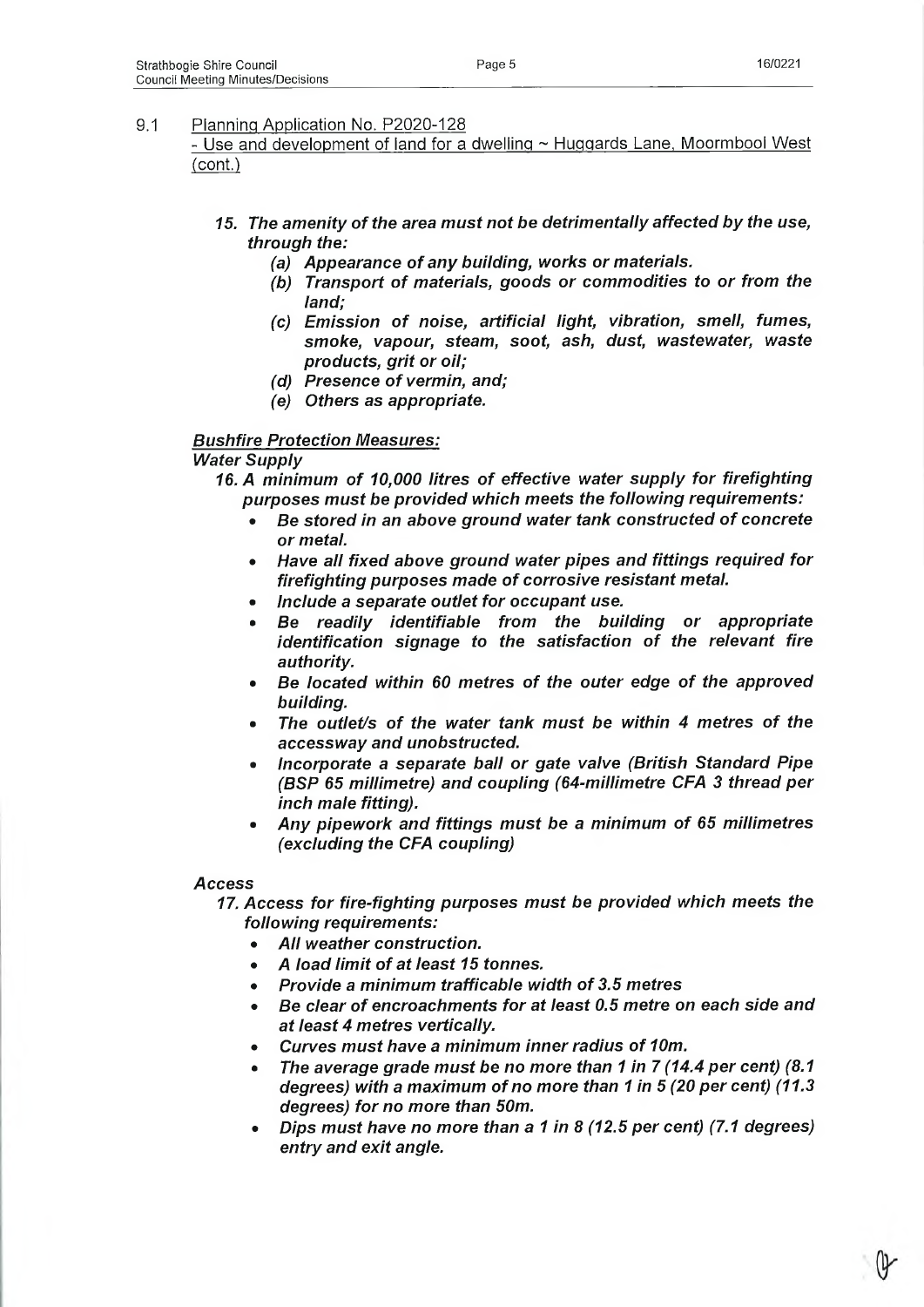- Use and development of land for a dwelling  $\sim$  Huggards Lane, Moormbool West (cont.)

## *Permit Expiry:*

18. This permit will expire if one of the following circumstances applies:

- (a) The development is not started within two (2) years of the date of this Permit,
- *(b)* The development is not completed within four (4) years of the date of this Permit.

The Responsible Authority may extend the periods referred to if a *request is made in writing:*

- *before the perm it expires; or*
- *within six months afterwards if the use or development has not yet started; or*
- within 12 months after the permit expiry date, where the *development allowed by the perm it has lawfully started before the perm it expires.*

*Planninc; Notes:*

- *This Permit does not authorise the commencement of any building construction works. Before any such development m ay commence, the Applicant m ust apply for and obtain appropriate Building approval.*
- This Permit does not authorise the removal of any native vegetation including for access. Before any such works may commence, the Applicant must apply for and obtain appropriate Planning approval.
- This Permit does not authorise the creation of a new access *way/crossover. Before any such development may commence, the Applicant m ust apply for and obtain appropriate approval from Council.*
- *The property has several watercourse streams running through the property. Therefore, the property has been identified as a Low Risk* **Area (Minor Catchment Area).**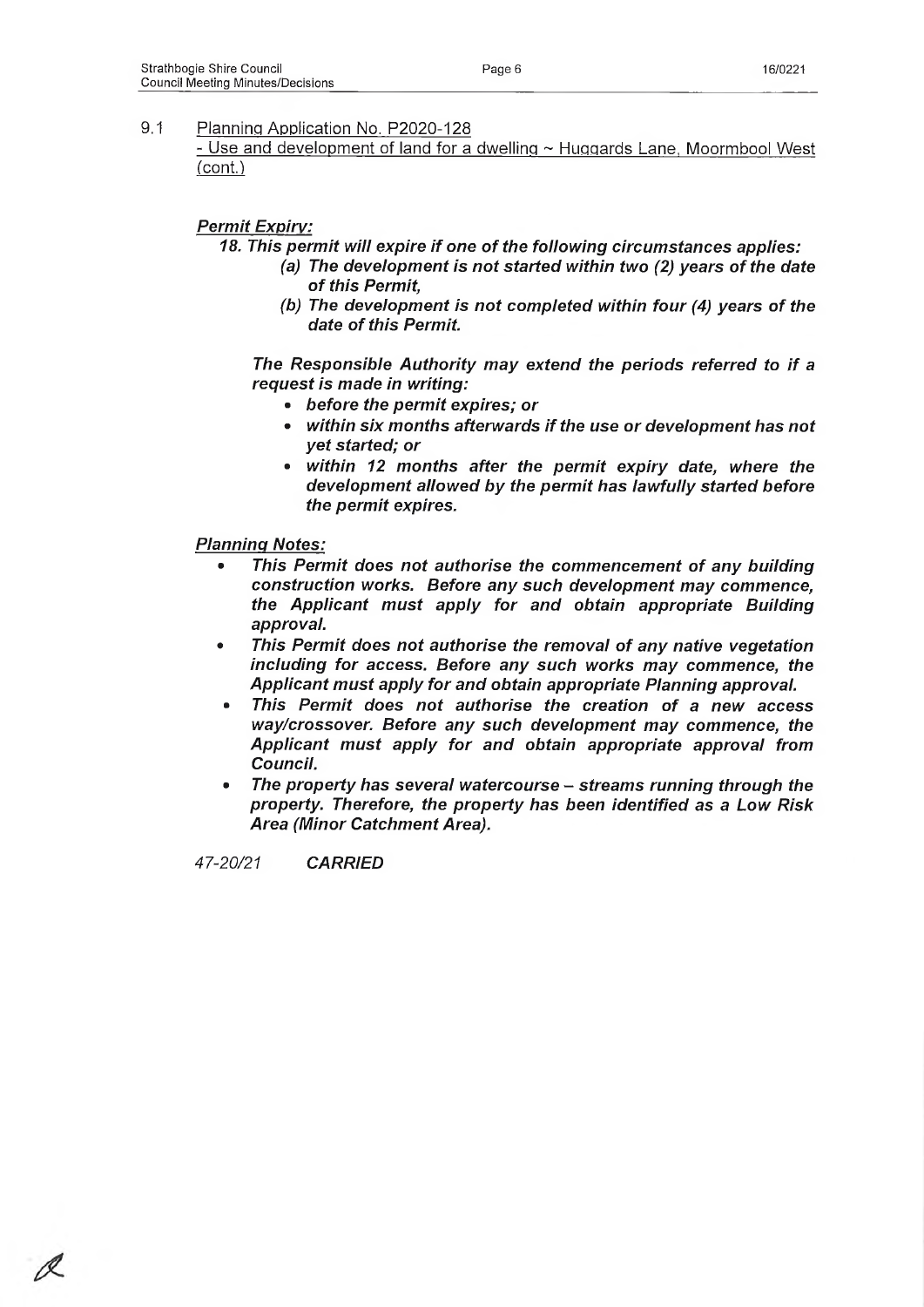**- Use and development of the land for caravan and camping park (up to 6 people in one camping site only), including the construction of a glamping tent; Use and development of land for place of assembly; Development of land for a carport; Development of land for a Roofed Entertainment Area ~ 134 Byers Road. Tamleugh**

Author: Principal Planner

Responsible Director: Director Community and Planning

## **EXECUTIVE SUMMARY**

- The application proposes the use and development of land at 134 Byers Road, Tamleugh for camping and events. (Defined as Caravan and Camping Park within the Land Use definitions of the Planning Scheme).
- As defined within the planning scheme, the proposal is for a caravan and camping park (up to 6 people), including the construction of a single glamping tent; Use and development of land for place of assembly; development of land for a carport and a roofed entertainment area.
- The original application was received by Council in September 2019. The application was amended as a result of objections received from the first notification of the application. As the amended proposal did not satisfy the objections and Council Officers had considered relevant matters and expressed it was unlikely they could support the application in it's original form, the applicant reviewed their application and proposed a further amendment in December 2020.
- The amendments to the application included the removal of all camping in the paddocks and a reduction in the number of people from up to 80 in the original permit to a maximum of 6.
- The application was advertised and 2 objections were received. The objections raise a number of issues including use of the land, amenity concerns and security.
- The amended application has been assessed within the 60-day statutory timeframe.
- The application is being heard before Council due to the 2 unresolved objections.
- The amended proposal meets the objectives of the Planning Policy Framework, Local Planning Policy Framework as well as the relevant particular provisions and the Farming Zone.
- It is recommended that Council resolve to issue a notice of decision to grant a permit in accordance with the Officer's recommendation.

| Application is for:       | Use and development of the land for caravan and<br>camping park (up to 6 people in one camping site only),<br>including the construction of a glamping tent; Use and<br>development of land for place of assembly;<br>Development of land for a carport; Development of land<br>for a Roofed Entertainment Area |
|---------------------------|-----------------------------------------------------------------------------------------------------------------------------------------------------------------------------------------------------------------------------------------------------------------------------------------------------------------|
| Applicant's/Owner's Name: | <b>WATERS, Simon</b>                                                                                                                                                                                                                                                                                            |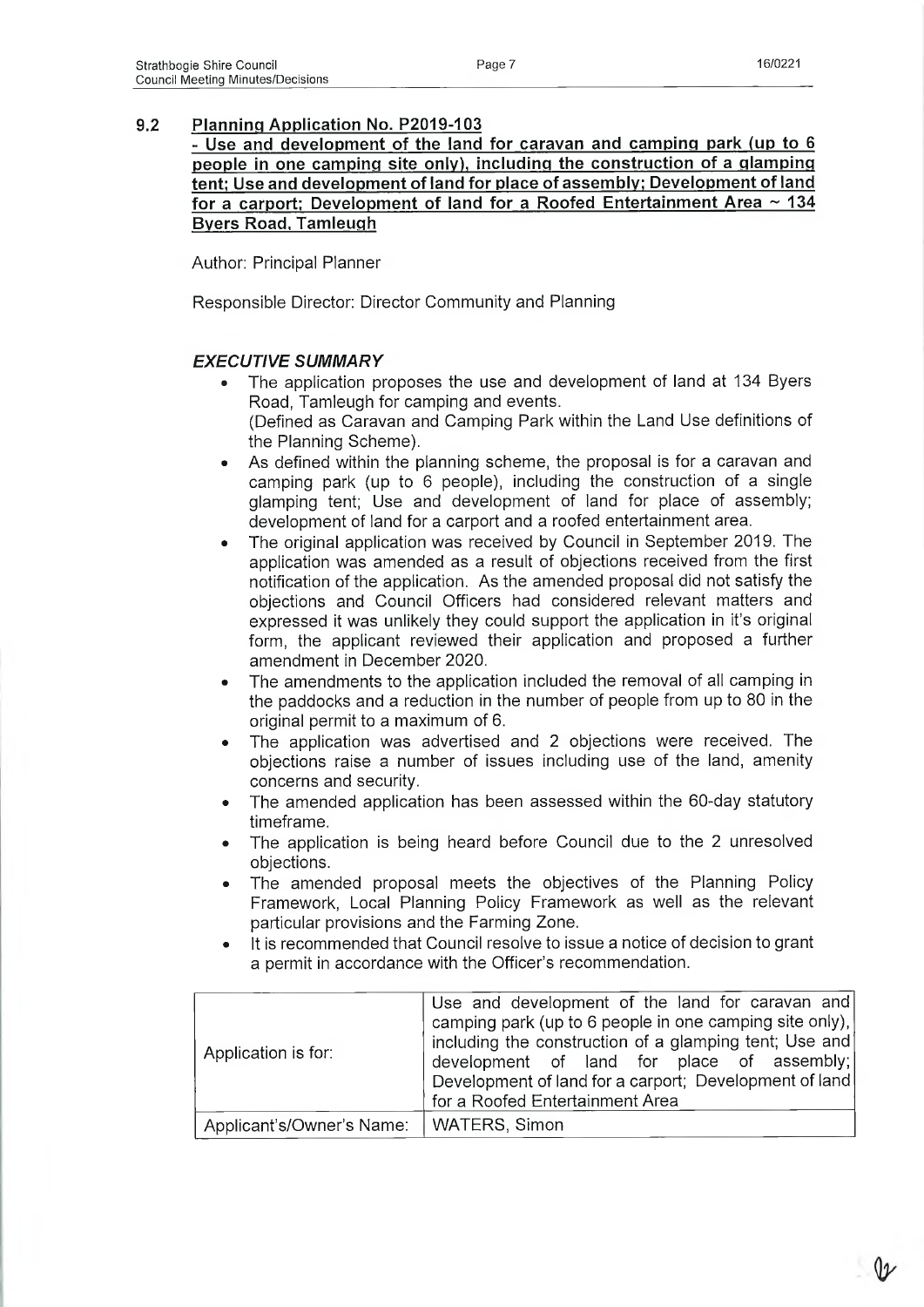- Use and development of the land for caravan and camping park (up to 6 people in one camping site only), including the construction of a glamping tent; Use and development of land for place of assembly; Development of land for a carport; Development of land for a Roofed Entertainment Area  $\sim$  134 Byers Road, Tamleugh (cont.)

| Date Received:                                                         | 16 September 2019<br>Amended on 10 July 2020<br>Amended on 3 December 2020                                                                                                                                             |
|------------------------------------------------------------------------|------------------------------------------------------------------------------------------------------------------------------------------------------------------------------------------------------------------------|
| Statutory Days:                                                        | 43                                                                                                                                                                                                                     |
| <b>Application Number:</b>                                             | P2019-103                                                                                                                                                                                                              |
| Planner: Name,<br>title<br>&<br>department                             | Melissa Crane<br><b>Principal Planner</b><br>Planning and Investment Department                                                                                                                                        |
| Land/Address:                                                          | Crown Allotment 40C, Parish of Tamleugh, Certificate<br>of title Volume 09691 Folio 179<br>134 Byers Road, Tamleugh VIC 3669                                                                                           |
| Zoning:                                                                | Farming Zone                                                                                                                                                                                                           |
| Overlays:                                                              | Land Subject to Inundation Overlay, Floodway Overlay                                                                                                                                                                   |
| Is a CHMP required?                                                    | No. While the site is in an area of sensitivity, the<br>application has provided a response from AB Heritage<br>Consulting to demonstrate that no high impact<br>activities within the area of sensitivity.            |
| Is it within an Open Potable<br><b>Catchment Area?</b>                 | No, not in an open potable catchment area.                                                                                                                                                                             |
| Under what clause(s) is a<br>permit required? (include<br>description) | Clause 35.07, Farming Zone - Use of land for Place of<br>Assembly; Use of land for Caravan and Camping Park<br>(4 camp sites<br>Clause 35.07, Farming Zone $-$ Buildings and works<br>associated with a section 2 use. |
| Restrictive covenants on the<br>title?                                 | None registered                                                                                                                                                                                                        |
| Current<br>use<br>and<br>development:                                  | Residential/accommodation                                                                                                                                                                                              |

## *MOVED: COUNCILLOR BINKS* **SECONDED: COUNCILLOR MURRAY**

#### *That Council*

having Caused notice of Planning Application No. P2019-103 to be given *under Section 52 of the Planning and Environment Act 1987 and having* considered all the matters required under Section 60 of the Planning and *Environment Act 1987 decides to issue a notice of decision to grant a* permit under the provisions of Clause 35.07 Farming Zone of the **Strathbogie Planning Scheme in respect of the land known as Crown** Allotment 40C, Parish of Tamleugh, Certificate of title Volume 09691 Folio *179, 134 Byers Road, Tamleugh VIC 3669, for the;*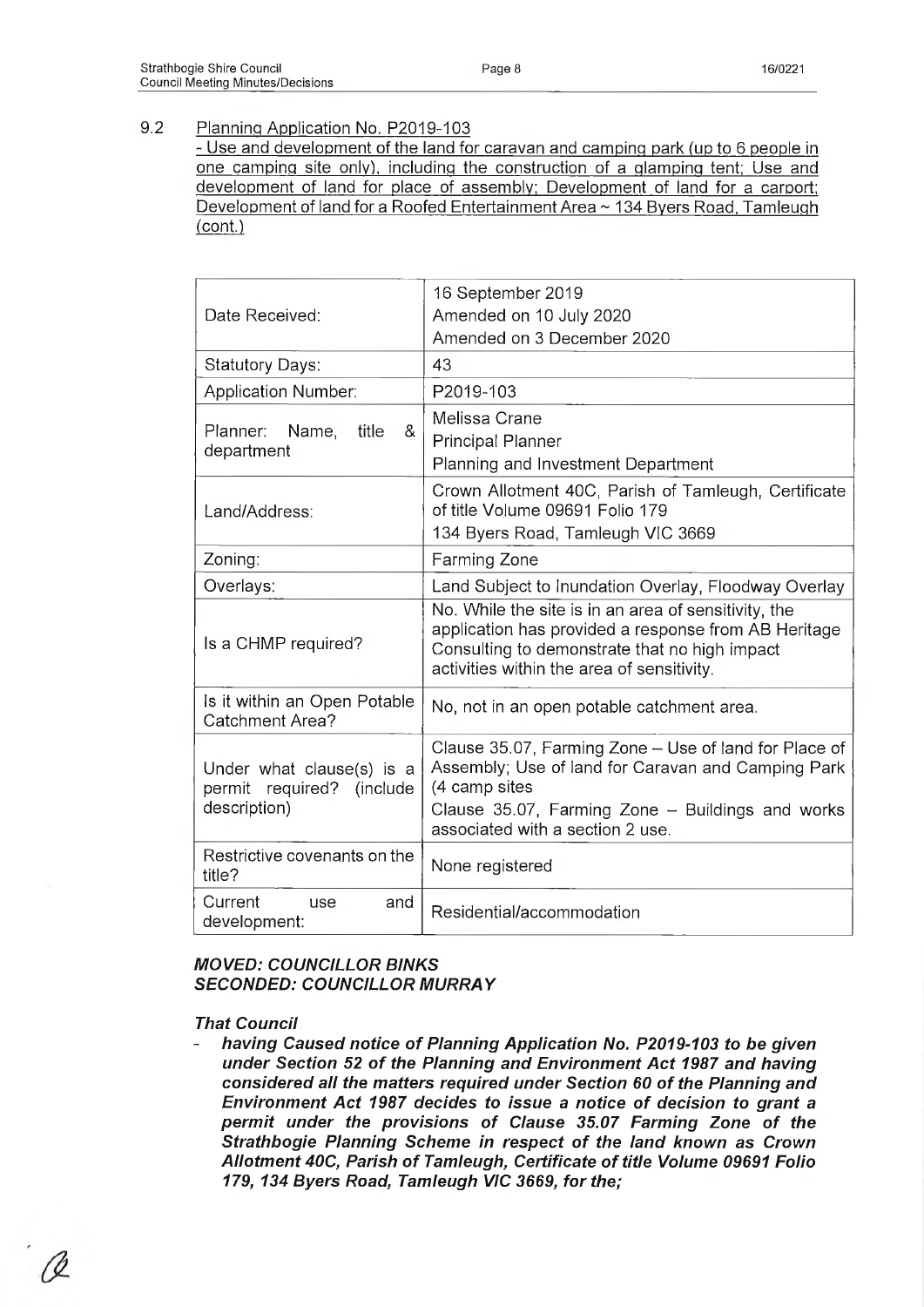- Use and development of the land for caravan and camping park (up to 6 people in one camping site only), including the construction of a glamping tent; Use and development of land for place of assembly; Development of land for a carport; Development of land for a Roofed Entertainment Area  $\sim$  134 Byers Road, Tamleugh (cont.)

Use and development of the land for caravan and camping park (up to 6 *people in one camping site only), including the construction of a glamping tent;*

Use and development of land for place of assembly;

*Development of land for a carport; and* 

**Development of land for a Roofed Entertainment Area, in accordance with** *endorsed plans, subject to the following conditions:*

## *Endorsed plan*

*1. The use and development hereby perm itted m ust be sited in accordance with the endorsed plans. These endorsed plans can* only be altered or modified with the prior written approval of the *Responsible Authority, or to com ply with statutory requirements.*

## *Patrons*

- 2. The following number of patrons are permitted on the site at any one time to the satisfaction of the Responsible Authority:
	- a. Place of Assembly no more than 10 patrons
	- *b. Camping no more than 6 patrons*

## **Place of Assembly and Camping**

- 3. The use of the land for either the place of assembly or camping *m ust not take place on days designated as code red day or higher level of declared fire danger. The parking of all vehicles must be confined to designated parking areas within the site as set out on the endorsed plan and no vehicles associated with the camping or place of assem bly m ay be parked on any public land, including the* road reserve, to the satisfaction of the Responsible Authority.
- 4. A register of all camping and place of assembly sessions, including dates, times and numbers of patrons, must be kept by *the perm it holder. This record m ust be made available to the responsible authority upon request.*

## **Place of Assembly**

- *5. This perm it allows 150 sessions each calendar year, with a maximum of one session per day (for a duration of no more than 2 hours), unless with prior written consent of the responsible authority.*
- *6. A ll temporary structures erected on the site including all prom otional or directional signage and all waste m ust be rem oved* at the completion of any session to the satisfaction of the *Responsible Authority.*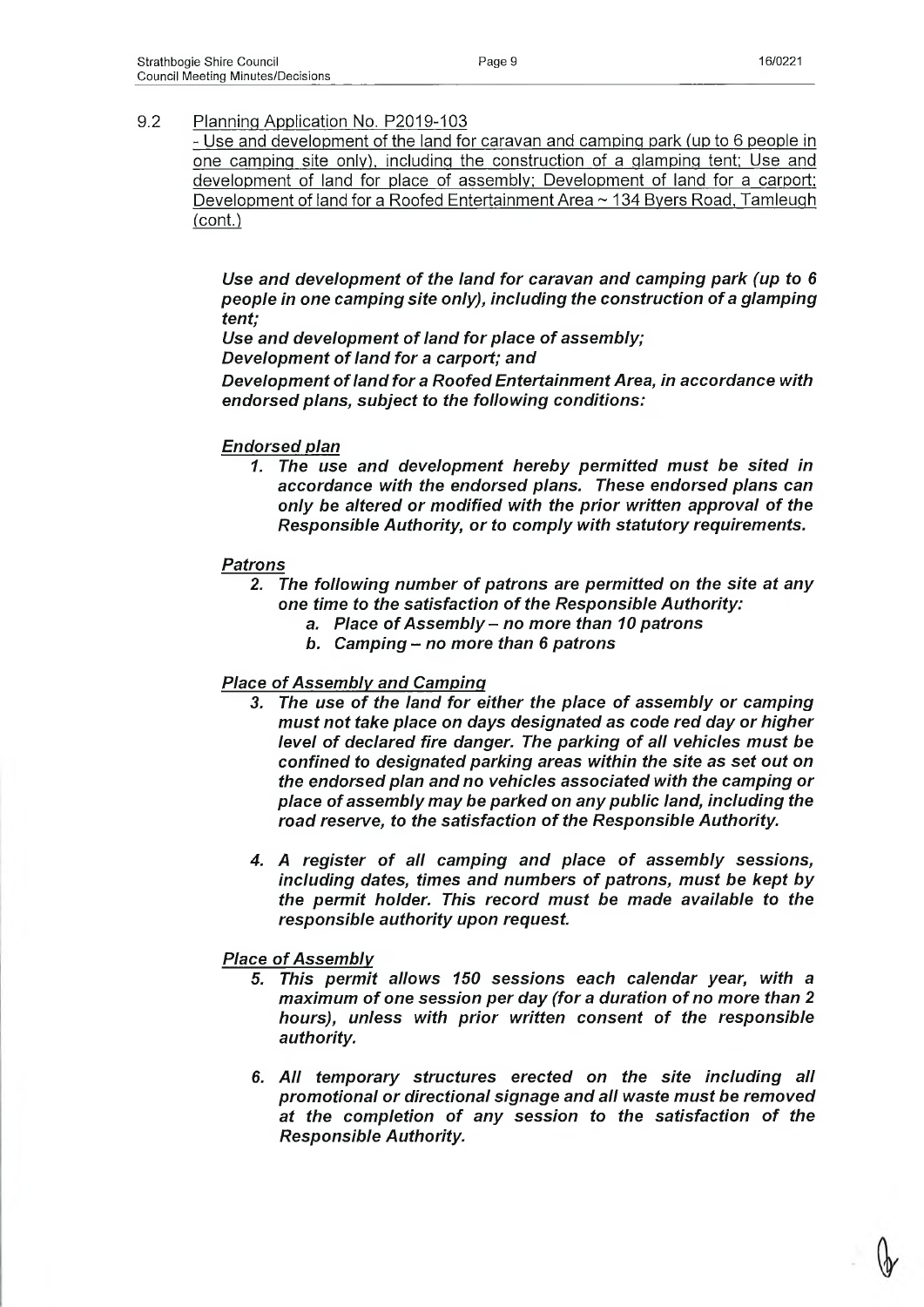- Use and development of the land for caravan and camping park (up to 6 people in one camping site only), including the construction of a glamping tent; Use and development of land for place of assembly; Development of land for a carport; Development of land for a Roofed Entertainment Area ~ 134 Byers Road, Tamleugh (cont.)

7. *A ll staff are to ensure that no persons related to the sessions on site including all staff or patrons are to enter into adjoining properties without the ow ner's prior consent.*

#### *Camping*

8. Camping may only occur a maximum of 150 nights per annum.

### *Engineering*

- *9. Prior to the com m encem ent o f the use and to the satisfaction of the Responsible Authority, the developer is to ensure that:* 
	- *a. The facilities approved by this perm it shall be constructed and m aintained to accord with all relevant legislation (Federal or State), Australian Standards, or any other design requirements relating to access or other issues affecting people with disabilities to the satisfaction to the Responsible Authority.*
	- b. a minimum of one car space must be provided for the *exclusive use of persons with disabilities. The car space* must be provided as close as practicable to a suitable entrance of the building and must be clearly marked with a *sign to indicate that the space m ust only be utilised by persons with disabilities.*
	- *c. the site has a waste collection point and access to toilet facilities.*
	- *d. the entrance gate and any internal gates have an adequate width to allow two vehicles to pass one another simultaneously.*
- 10. Prior to the commencement of works on site, any new, relocated, alteration or replacement of required vehicular entrances to the *subject land from the road shall be constructed at a location and* of a size and standard in accordance with the requirements of *the relevant Authority and shall be at the applicant's expense.* The final location of the crossing is to be approved by the *Responsible Authority via a Vehicle Crossing Permit. Reference* should be made to Clause 12.9.2 "Rural Vehicle Crossings" of *the Infrastructure Design Manual. Refer to standard drawing SD255 for sm all vehicles or SD265 for large vehicles.*

*The vehicular crossing shall have satisfactory clearance to any pow er or Telecommunications pole, manhole cover or marker, or* street tree and have a minimum of 50mm of gravel from the *shoulder to the property boundary.*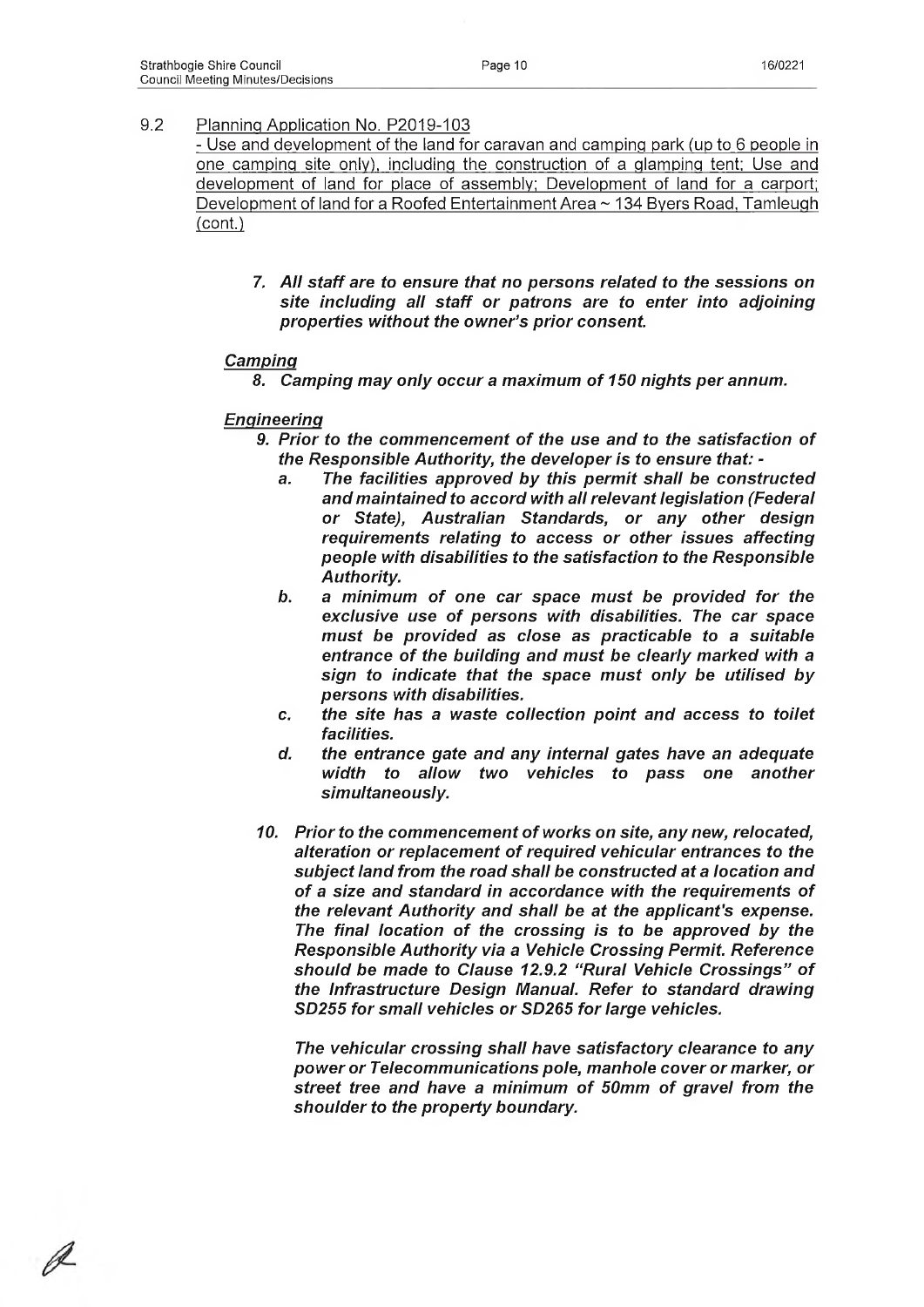- Use and development of the land for caravan and camping park (up to 6 people in one camping site only), including the construction of a glamping tent; Use and development of land for place of assembly; Development of land for a carport; Development of land for a Roofed Entertainment Area ~ 134 Byers Road, Tamleugh (cont.)

- 11. An area must be set aside for the parking of vehicles, together *with the aisle and internal access road m ust be paved with crushed rock or gravel of adequate thickness, as necessary, to* **prevent the formation of potholes and depressions according to** the nature of the subgrade and the vehicles which will use the *areas. The area m ust be adequately drained and m aintained in a* usable condition and the boundaries of all vehicle spaces and *access lanes, in conform ity with the endorsed plans, m ust be clearly indicated on the ground.*
- *12. The area set aside for car parking m ust be used for the parking* of vehicles and for no other purpose and provide adequate number of spaces for peak number of visitors plus full-time and *part-tim e/casual employees.*
- *13. Parking areas should be designed to allow for vehicles to travel in a forward's direction. The need for reversing should be limited.*
- *14. Parking aisle widths should be wide enough* so *that a m otorist has enough time to avoid a collision should a pedestrian move out from behind a vehicle.*

#### *Am enity*

- 15. The emission of noise from the property including the *surrounding environment and carpark areas either during or immediately after the hours permitted, must not cause annoyance to persons beyond the site.*
- *16. All refuse and rubbish associated with the use allowed m ust be rem oved from the area at least once weekly, and more often if required by the Responsible Authority*
- 17. The subject land must be kept neat and tidy at all times and its appearance must not, in the opinion of the Responsible Authority, adversely affect the amenity of the locality.
- 18. The amenity of the area must not be detrimentally affected by the *use, through the:*
	- (a) Appearance of any building, works or materials;
	- *(b) Transport o f materials, goods or commodities to or from the land;*
	- *(c)* Emission of noise, artificial light, vibration, smell, fumes, *smoke, vapour, steam, soot, ash, dust, wastewater, waste products, grit or oil;*
	- *(d) Presence of vermin, and*
	- *(e) Others as appropriate.*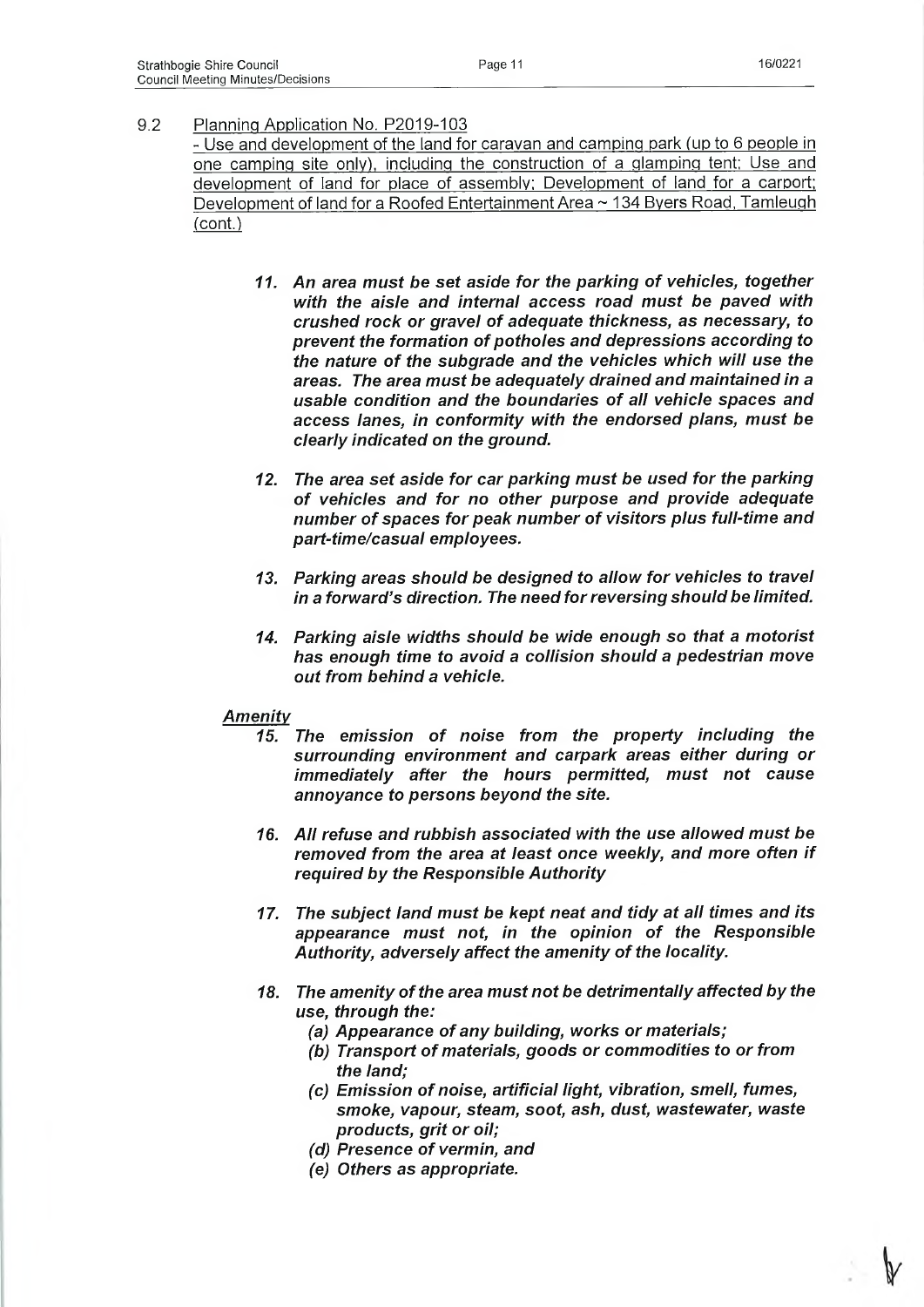- Use and development of the land for caravan and camping park (up to 6 people in one camping site only), including the construction of a glamping tent; Use and development of land for place of assembly; Development of land for a carport; Development of land for a Roofed Entertainment Area ~ 134 Byers Road, Tamleugh (cont.)

## *General*

- 19. The external cladding of the proposed buildings, including the roof, must be constructed of materials in good order and condition, and be of muted colours to enhance the aesthetic amenity of the area. Material having a highly reflective surface *m ust not be used.*
- 20. The owner/operator must ensure that litter is not deposited beyond the boundaries of the premises to the satisfaction of the *Responsible Authority.*
- 21. Outdoor lighting must be designed, baffled and located to the satisfaction of the Responsible Authority such that no direct light is emitted outside the boundaries of the subject land.
- *22. Upon the first event being held, all consecutive events m ay only proceed upon satisfactory compliance with the conditions of the* permit for the previous event to the satisfaction of the *Responsible Authority.*

## *Country Fire Authority*

23. The camping and place of assembly must be managed in *accordance with the Em ergency Managem ent Plan, as endorsed by the responsible authority.*

## **Goulburn Murray Water**

- *24. No buildings, works or camping areas are to be located on any drainage lines.*
- *25. A ny wastewater generated on the site from camping facilities* must be either transported off-site or treated and disposed of *using an EPA approved system, installed, operated and maintained in compliance with the relevant EPA Code of Practice* and Certificate of Conformity.
- *26. A ll on-site wastewater disposal area m ust be located at setback* distances of at least:
	- *a. 60 metres from the nearest waterway*
	- b. above the 1 in 100-year (or maximum known) flood level of *Honeysuckle Creek*
	- *c. at least 60 metres from any dams*
	- *d. at least 20 metres from any bores.*
	- *e. at least 40 metres from any drainage lines*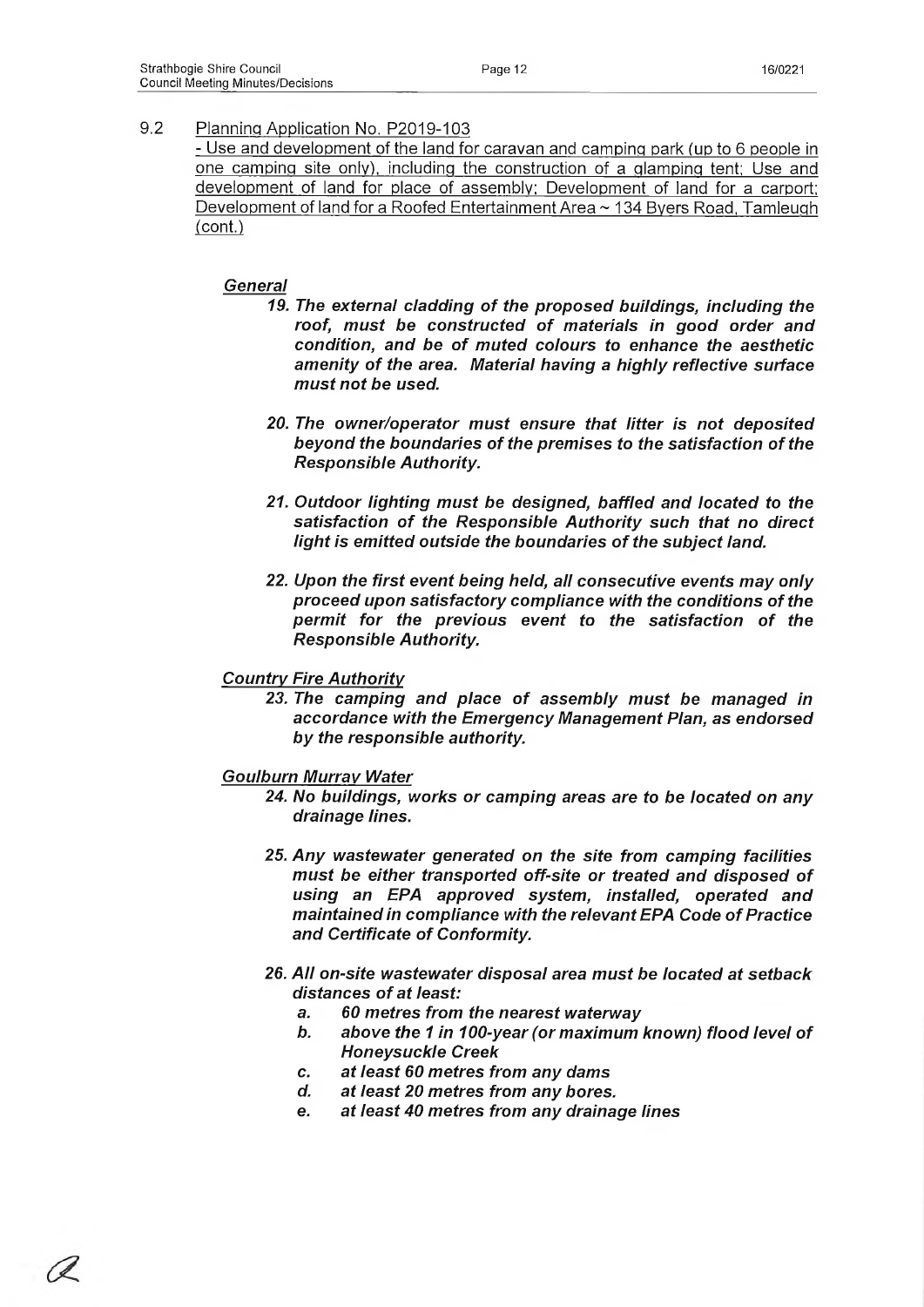- Use and development of the land for caravan and camping park (up to 6 people in one camping site only), including the construction of a glamping tent; Use and development of land for place of assembly; Development of land for a carport; Development of land for a Roofed Entertainment Area ~ 134 Byers Road, Tamleugh (cont.)

- 27. *No wastewater from camping facilities or any other source is to be discharged on site without first being treated through an EPA approved septic tank system*
- *28. Any wastewater disposal area associated with an EPA approved* septic tank system must be kept free of stock, buildings, *driveways and service trenching and m ust be planted with appropriate vegetation to maximise its performance. Storm water m ust be diverted away. A reserve wastewater disposal field of equivalent size to the primary disposal field m ust be provided for use in the event that the prim ary field requires resting or has failed.*
- 29. Any wastewater management systems must be appropriately designed to manage the potential volume of wastewater *generated under maximum usage including an appropriately sized disposal area based on a full water balance specific to the proposal and subject land.*
- 30. All construction and ongoing activities must be in accordance *with sedim ent control principles outlined in 'Construction Techniques for Sediment Pollution Control' (EPA, 1991).*

#### *Expiry*

- *31. This perm it will expire if one o f the following circumstances applies:*
	- *(a) The use and development is not started within two (2) years of the date of this Permit,*
	- *(b) The use and developm ent ceases for more than two (2) years.*

*The Responsible Authority m ay extend the periods referred to if a request is made in writing:*

- *before the perm it expires; or*
- *within six months afterwards if the use or development has not yet started; or*
- *within 12 months after the perm it expiry date, where the development allowed by the perm it has lawfully started before the perm it expires.*

*Planning Notes:*

This Permit does not authorise the creation of a new access *way/crossover. Before any such development m ay commence, the Applicant m ust apply for and obtain appropriate approval from Council.*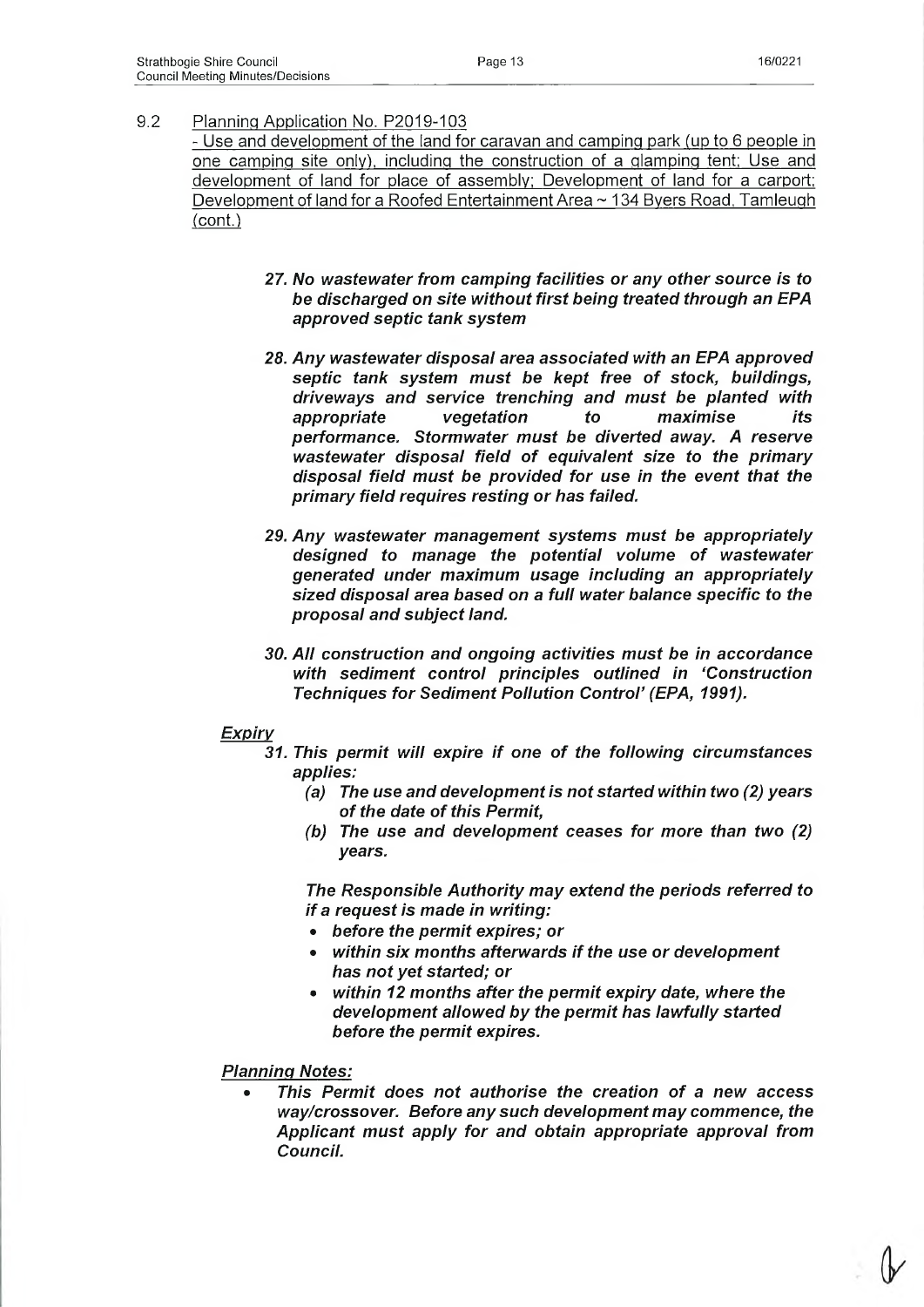- Use and development of the land for caravan and camping park (up to 6 people in one camping site only), including the construction of a glamping tent; Use and development of land for place of assembly; Development of land for a carport; Development of land for a Roofed Entertainment Area ~ 134 Byers Road, Tamleugh (cont.)

### *Environm ental Health*

All caravan parks and camping accommodation must be registered *with Council under the Residential Tenancies Act 2010 and complies with the Residential Tenancies (Caravan Park & Movable Dwellings Registration & Standards) Regulations 2010.*

*a*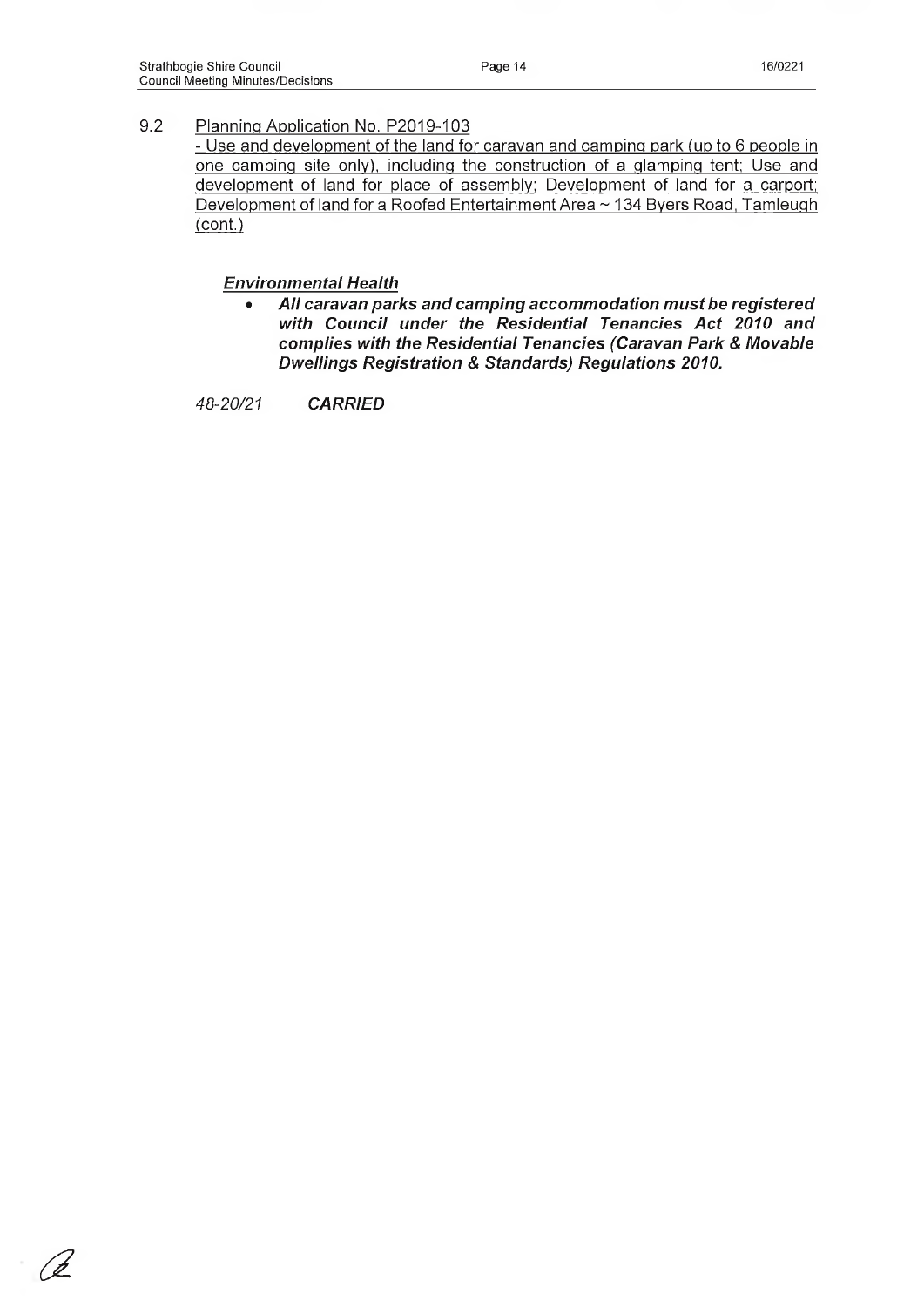凡

## **9.3 Planning Applications Received and Planning Applications Determined -1 to 31 January 2021**

Responsible Officer: Manager Planning and Investment

Listings of Planning Applications Received and Planning Applications Determined for the period 1 to 31 January 2021 - provided for information.

*MOVED: COUNCILLOR HAYES-BURKE SECONDED: COUNCILLOR BINKS*

*That the report be noted.*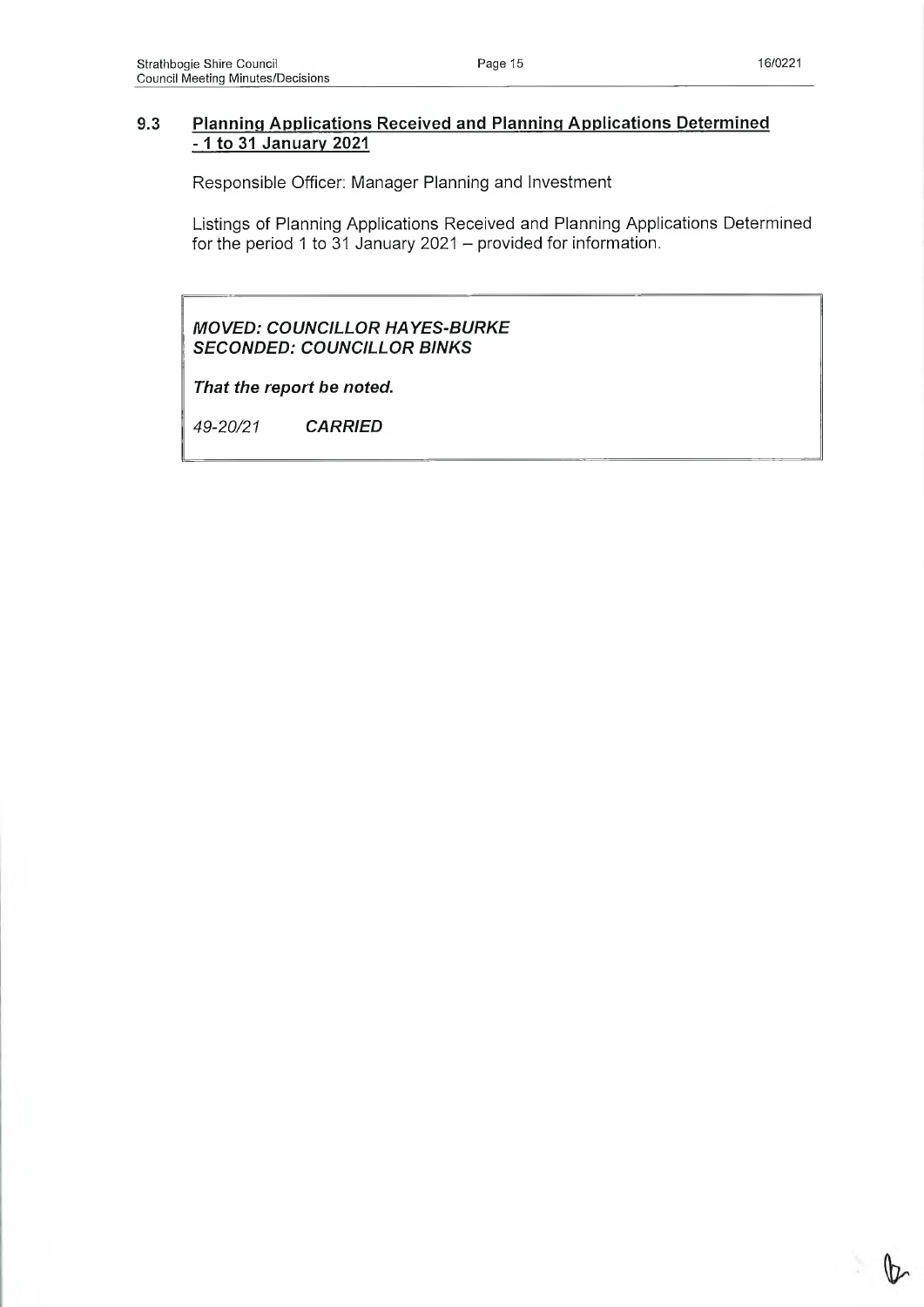## **9.4 Contracts Awarded Under Delegation (as approved in Council's 2020/21 Capital Works Budget)**

Author: Manager Projects

Responsible Director: Director Community & Planning

## **EXECUTIVE SUMMARY**

The purpose of this report is to inform Council and the community of the status of request for tenders that have been awarded under delegation and those that have been publicly advertised but are yet to be awarded as at 15 January 2021. This report specifically relates to works that form part of Council's 2020/21 capital works budget.

*MOVED: COUNCILLOR MURRAY SECONDED: COUNCILLOR HAYES-BURKE*

*That Council note:*

- *1. Contracts awarded under delegated authority by the Chief Executive Officer;*
- *2. Contracts awarded under delegated authority by a Director; and*
- *3. Contracts awarded under delegated authority by a Manager.*

*50-20/21 CARRIED*

 $\mathscr A$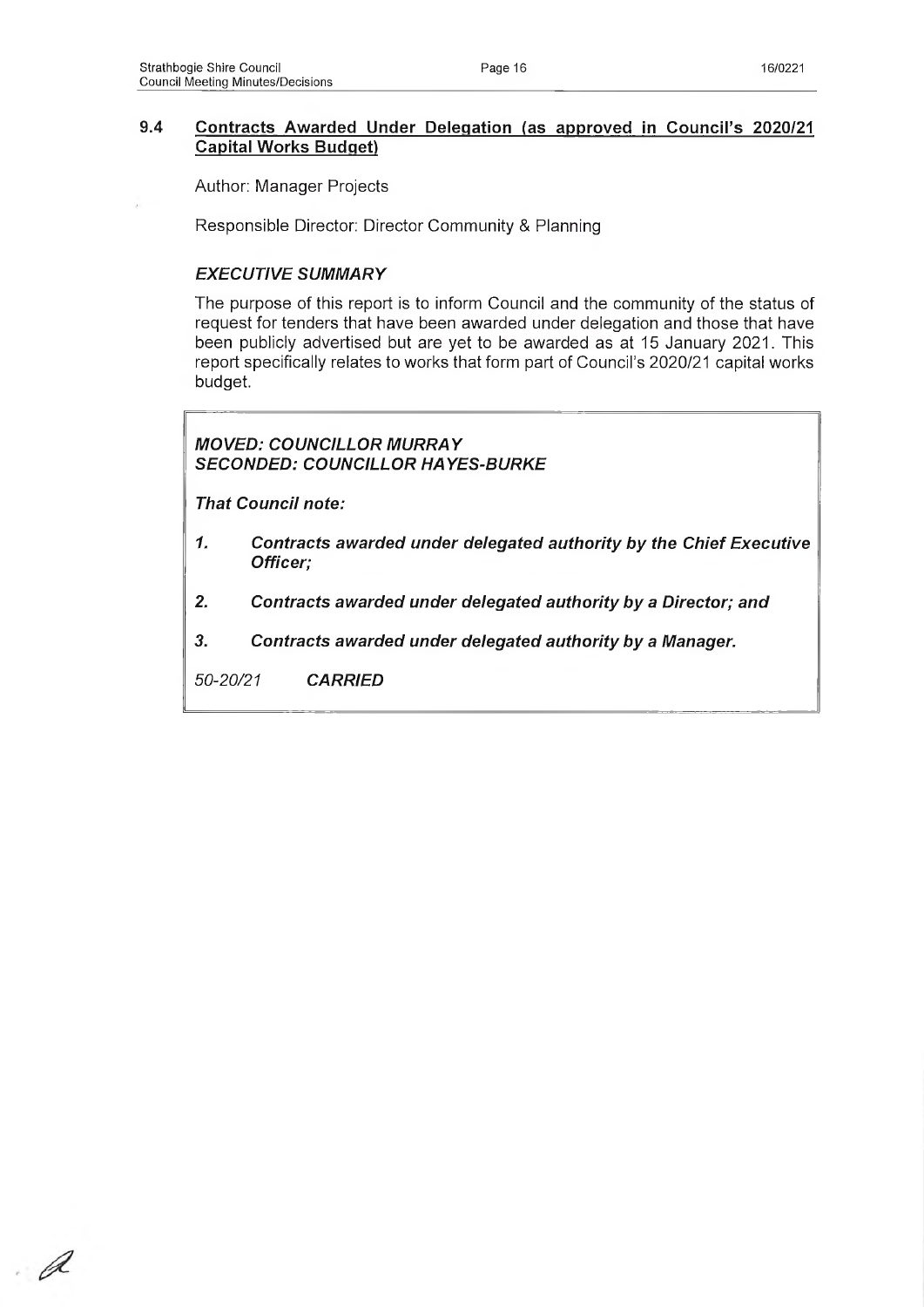## **9.5 Endorsement of the Strathbogie Shire Council VAGO Sexual Harassment in Local Government Action Plan**

Responsible Director: Executive Manager People & Culture

## **EXECUTIVE SUMMARY**

The Victoria Auditor-General's Office (VAGO) tabled a Sexual Harassment in Local Government audit report on 9 December 2020 after auditing five councils and surveying seventy-five councils across Victoria. Strathbogie Shire Council was not audited but did invite employees and councillors to participate in the survey. 35% or 47 of our employees and councillors responded to the survey. The audit report provided eleven recommendations to Victorian local councils and one to the Department of Jobs, Precincts and Regions in relation to identifying and acting on risk factors, regularly collecting data on the prevalence of sexual harassment and the development of regular data collection methodology.

The Strathbogie Shire Council has developed an action plan in relation to the eleven recommendations from the VAGO audit report to identify and act on risk factors on the prevalence of sexual harassment through regularly collecting data from the organisation.

## *MOVED: COUNCILLOR BINKS SECONDED: COUNCILLOR HAYES-BURKE*

*That Council endorse the Strathbogie Shire Council VAGO Sexual Harassm ent in Local Government Action Plan.*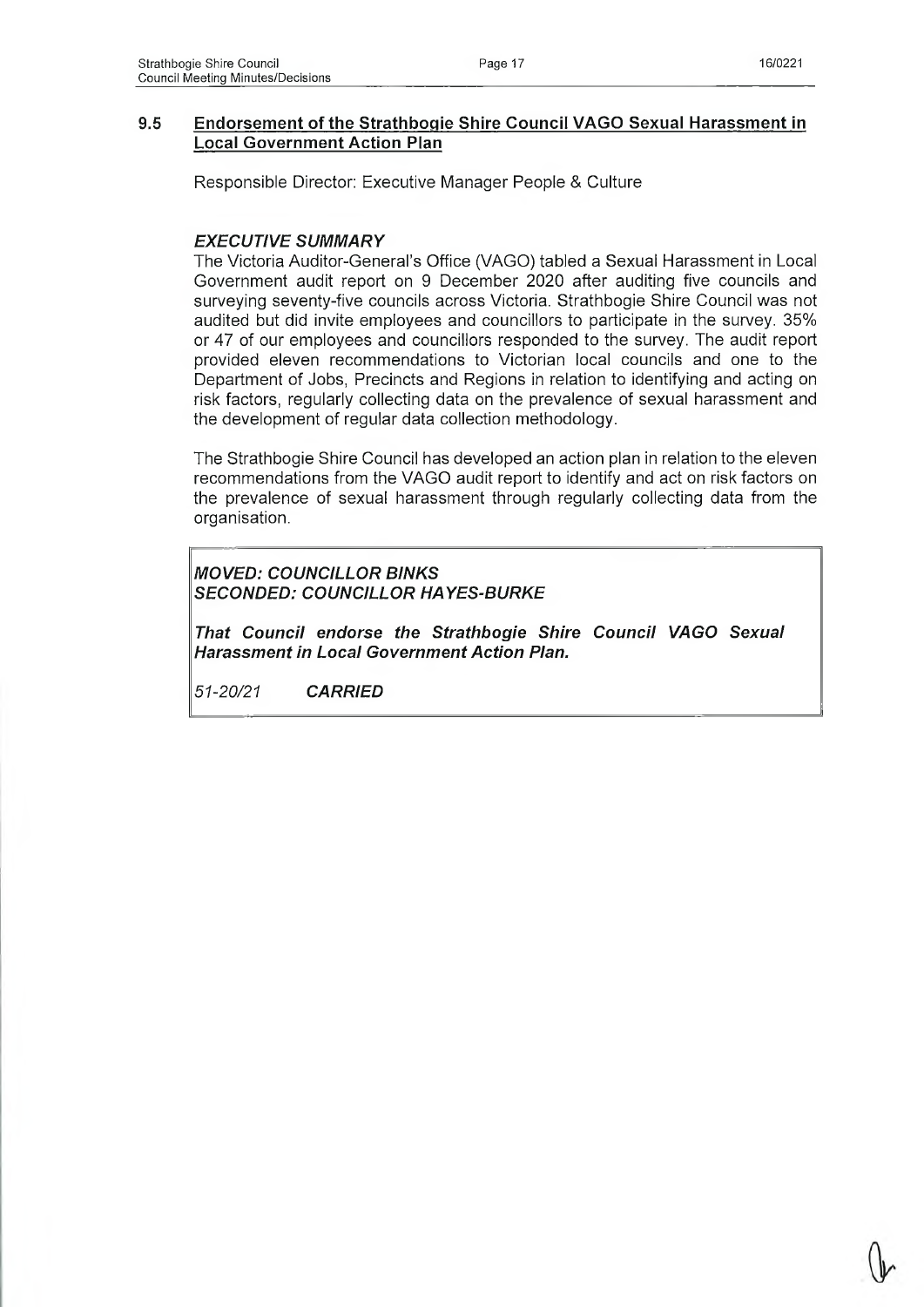## **9.6 Adoption of Strathbogie Shire Councillor Code of Conduct 2021**

Author: Executive Manager Governance & Customer Service

Responsible Director: Chief Executive Officer

## **EXECUTIVE SUMMARY**

A Councillor Code of Conduct must be adopted by Council on or before 24 February 2021 under section 139 of the *Local Government Act 2020* (the Act).

Accordingly, a new Strathbogie Shire Councillor Code of Conduct has been developed in consultation with the new Council and, once adopted, will replace the existing Code developed by the former Council in 2017.

The Code is a fundamental pillar of Council's good governance framework and must be read in conjunction with other key governance policies such as the Council Expenses Policy, Governance Rules, Gender Equity Policy and Gifts, Benefits and Hospitality Policy as well as the Act and its regulations.

The draft Code of Conduct complies with the Act in that it:

- includes the standards of conduct to be observed by Councillors, including prohibiting discrimination, harassment (including sexual harassment) and vilification
- complies with the requirements of the *Local Government (Governance and Integrity) Regulations 2020* in relation to the content of a Code of Conduct
- outlines procedures for informal resolution processes to deal with disputes that may arise between Councillors from time to time
- outlines detailed procedures for a formal internal arbitration process where allegations of misconduct under the Act have been made
- enables Council staff and the community to raise a concern about Councillor behaviour or actions that may be inconsistent with the Code of Conduct.

Our draft Code exceeds the minimum requirements of the Act as it identifies the values Councillors have developed to guide them in undertaking their roles and responsibilities under the Act. The four core values identified by Council are:

- o Integrity
- o Respect

/Ç

- o Impartiality and objectivity
- o Courage and bravery
- o Listening to all viewpoints.

Further, several behaviours are identified under the Standards of Conduct to outline how these values are to be realised on a day to day basis by Councillors.

The Code also includes a detailed Councillor Commitment, which will be signed by every Councillor once the Code has been adopted by Council. This Commitment reinforces how each Councillor will meet all their obligations in discharging their role with equity and integrity on behalf of the municipal community.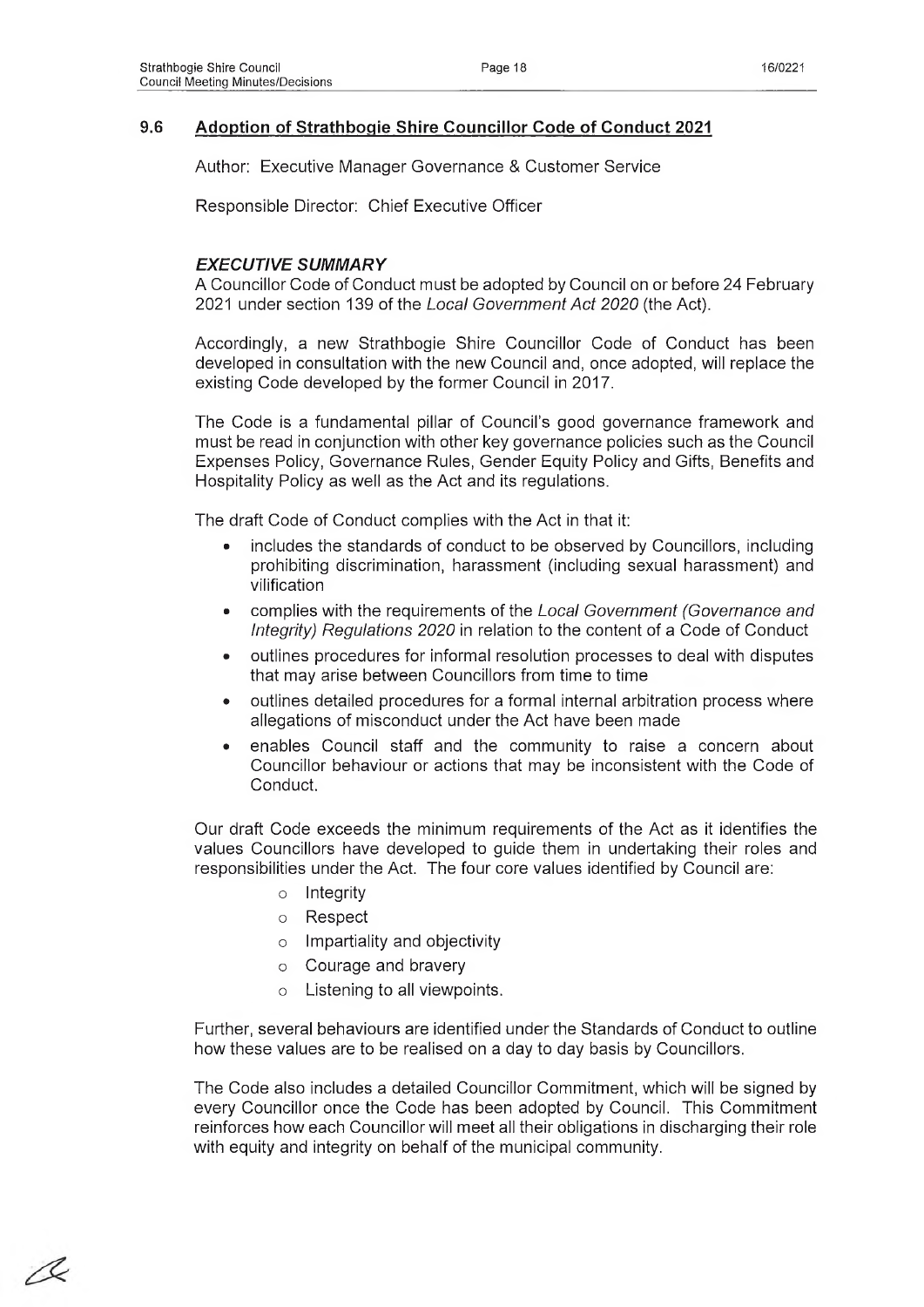## 9.6 Adoption of Strathbogie Shire Councillor Code of Conduct 2021 (cont.)

The underlying principle of the Code is for Councillors to deal with any tensions or conflicts in a timely manner and, wherever possible, through informal means to ensure that disputes do not affect the efficient and effective operation of the Council. To this end two informal dispute resolution processes are proposed if Councillor to Councillor discussions have failed to resolve the matter:

- Resolution discussion
- Independently facilitated mediation.

These informal procedures are implemented by the Mayor, with the support of the Councillor Conduct Officer appointed by the Chief Executive Officer.

Should these informal methods fail to resolve a matter or a complaint be of a nature that it alleges potential misconduct as defined by the Act, a formal internal arbitration process can be instigated with an arbiter appointed by the Principal Councillor Conduct Registrar, who is appointed by the State government to oversee this process and Councillor Conduct Panels.

The draft Code states that a review will be undertaken by Council on an annual basis to ensure it is relevant to the changing environment in which Councillors operate.

This report recommends adoption of the draft Councillor Code of Conduct 2021, with the adopted Code being signed in the presence of the Chief Executive Officer by all Councillors, posted on Council's website and its adoption communicated to the public through the website and social media.

## *MOVED: COUNCILLOR M URRAY SECONDED: COUNCILLOR BINKS*

*That Council:*

- 1. Having considered and met the requirements of section 139 of the **Local Government Act and Regulations 11 and 12 of the Local** *Governm ent (Governance and Integrity) Regulations 2020, adopt* the Strathbogie Shire Councillor Code of Conduct 2021 in accordance with section 139 of the Local Government Act 2020;
- 2. Ensures each Councillor signs the adopted Councillor Code of **Conduct 2021 in the presence of the Chief Executive Officer;**
- 3. Informs the community about the adoption of the Councillor Code *o f Conduct 2021 through local newspapers, Council's website and social media posts; and*
- 4. Provides community access to the Councillor Code of Conduct *2021 on Council's website.*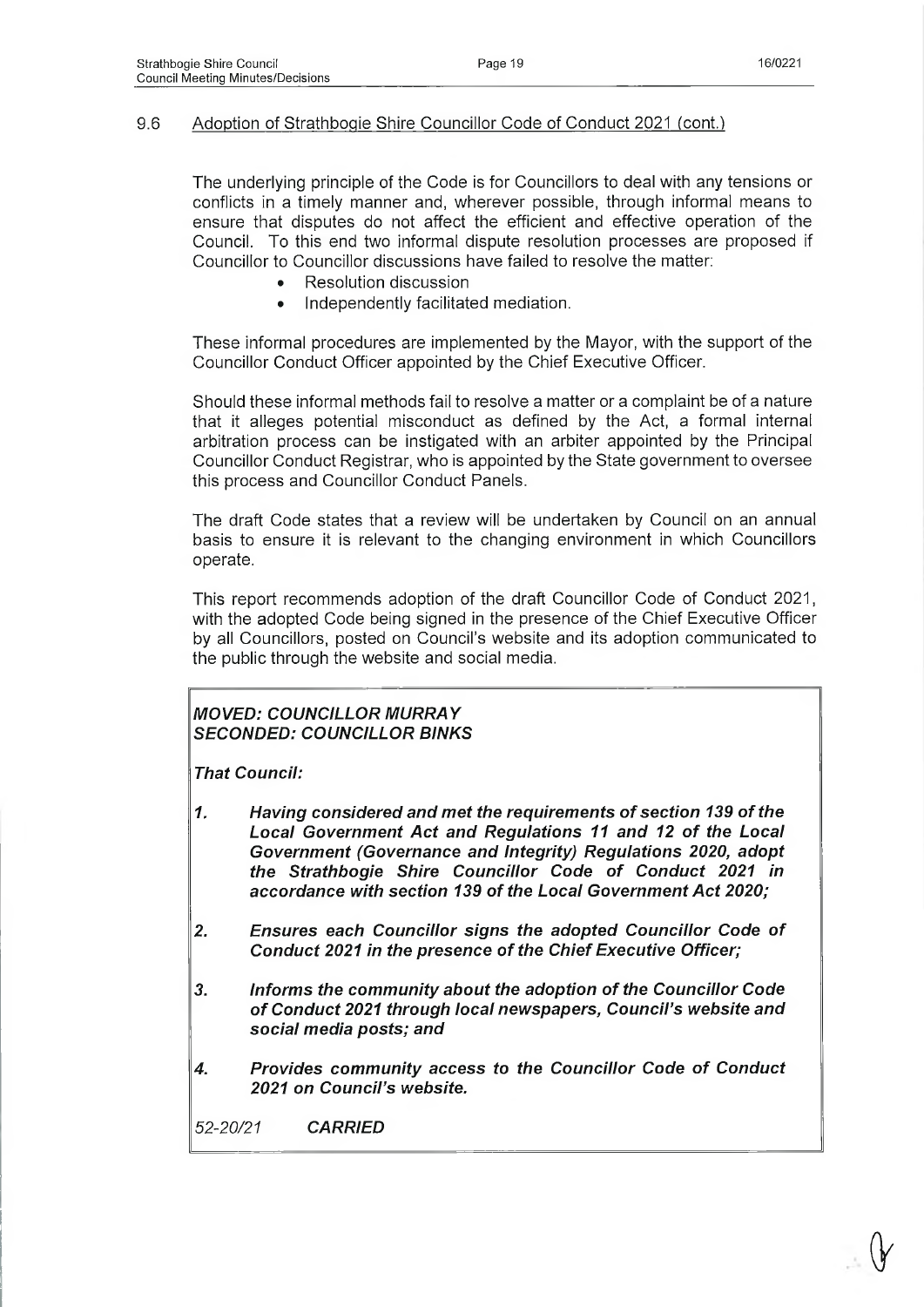## **9.7 Round 2: RE3 COVID Response Community Grant Program - Application Assessments**

Authors: Community Development Officer, Manager Tourism and Community Services

Responsible Director: Director Community and Planning

## **EXECUTIVE SUMMARY**

Strathbogie Shire Council recognises that the COVID-19 pandemic and related government restrictions has had a specific and potential long-term impact on our community. This year our Community Grants focus was solely on assisting community groups with their response to COVID-19. These grants form part of our RE3 campaign which encourages us all to reset, reboot and revitalise.

The intent of the RE3 Community Grants is to support creative initiatives that increase social connection, reduce isolation and improve physical and mental health during these difficult times, as well as assisting organisations to address the impacts of COVID-19 and put in place COVIDsafe operating practices. At its 15 December 2020 meeting, Council awarded funding of \$58,012 from a funding pool of \$85,000 to 18 applicants from the RE3 COVID Response Community Grants program for 2020-21 is \$85,000. Furthermore, Council endorsed that the opening of a Round 2 of the 2020-2021 RE3 Community Grant Program to expend the remaining amount of \$26,988 remaining from the budgeted funding allocation.

In January 2021, the guidelines for Round 2 of the COVID Community Grants were updated to allow for applications related to small infrastructure and fixed assets projects as per the Council resolution at the December 2020 Ordinary Council Meeting. The round was readvertised and opened up to the community and a total of 15 applications were received for the remaining funding amount available of \$25,062.

## **MOVED: COUNCILLOR MURRAY** *SECONDED: COUNCILLOR DICKINSON*

*That Council:*

- *1. Aw ard funding to seven (7) applicants as specified in the "Recom mended Am ount to Fund" column In the Round 2: 2020-21 RE3* **Community Grant Program - Summary of Applications attached to this** *report for the total sum of \$25,062;*
- 2. Note that four (4) applications are not recommended for funding due to *Round 2 being oversubscribed and these four (4) applicants received funding in Round 1; and*
- 3. Note that a further two (2) applicants are not recommended for funding *due to three clubs subm itting three separate applications for the one* project thereby exceeding the \$5,000 maximum per project threshold.

*53-20/21 CARRIED*

**/**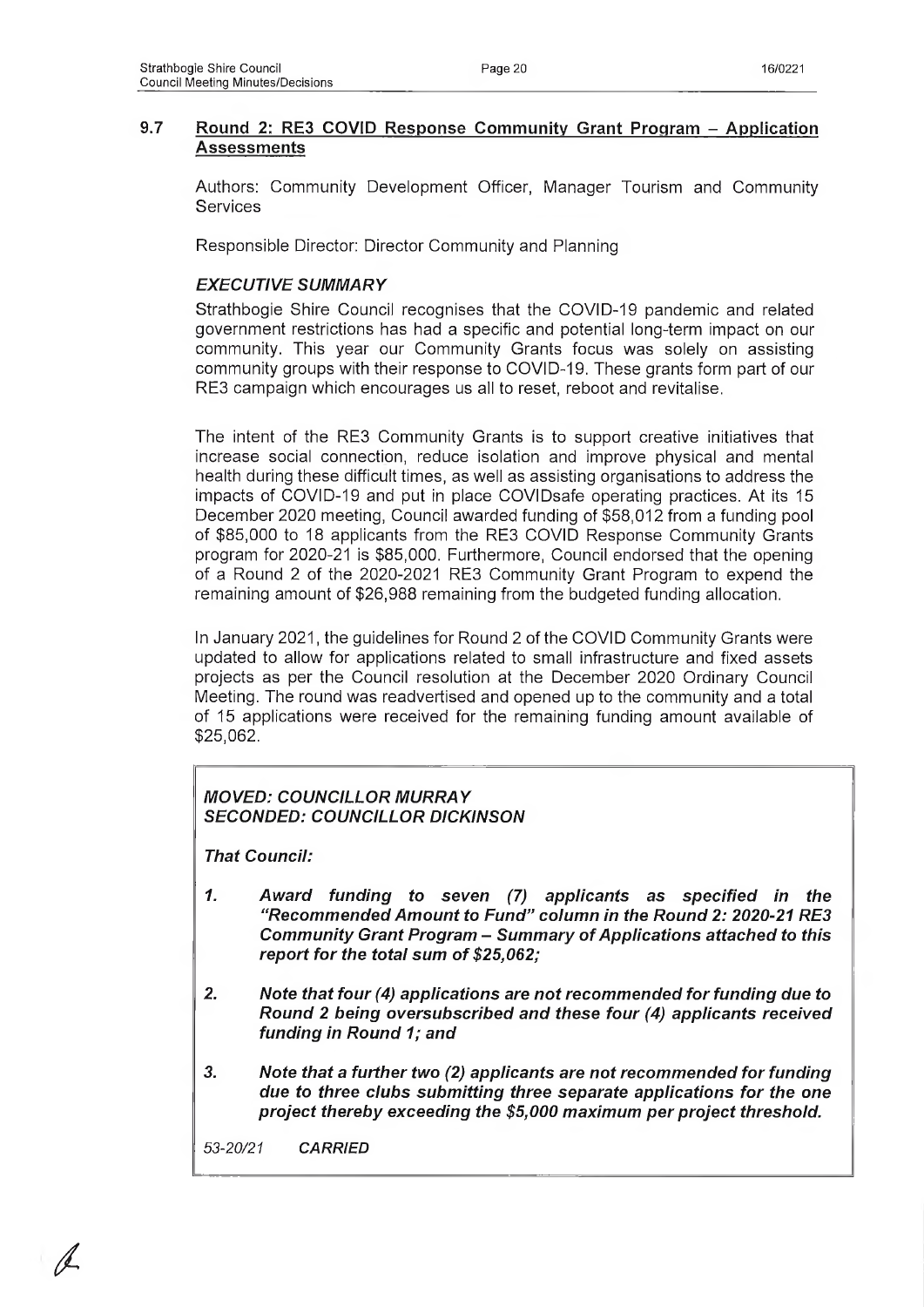## **9.8 Longwood Beer. Wine and Cider Festival 2021 - Application for Sponsorship**

Author: Manager Tourism and Community Services

Responsible Director: Director Community and Planning

## **EXECUTIVE SUMMARY**

The Longwood Football Netball Club Inc have submitted a request for \$3,000 for sponsorship of the Longwood Beer, Wine and Cider Festival 2021 which will take place on Saturday 27 February, 2021.

This is the fifth year that this event has been held and the committee is requesting \$3,000 of Council funding from the Sponsorship Budget, to contribute towards hire equipment, hire of buses and the implementation of COVIDsafe measures. Council has funded the previous sponsorship for this event in the following years:

- $\bullet$  2018 \$3,000
- $\bullet$  2020 \$1,000

Attached to this report is the REMPLAN report of economic development for the 2021 event, for Council consideration.

The Sponsorship requests granted this financial year total \$9,000 out of a budget of \$30,000 leaving a balance to date of \$21,000 in the Sponsorship budget.

## *MOVED: COUNCILLOR M URRAY SECONDED: COUNCILLOR BINKS*

*That Council approve the request for \$3,000 in sponsorship of the 2021 Longwood Beer, Wine and Cider Festival to be held 27 February 2021 that will provide a positive community, tourism and economic benefit to both the township o f Longwood and Strathbogie Shire as a whole.*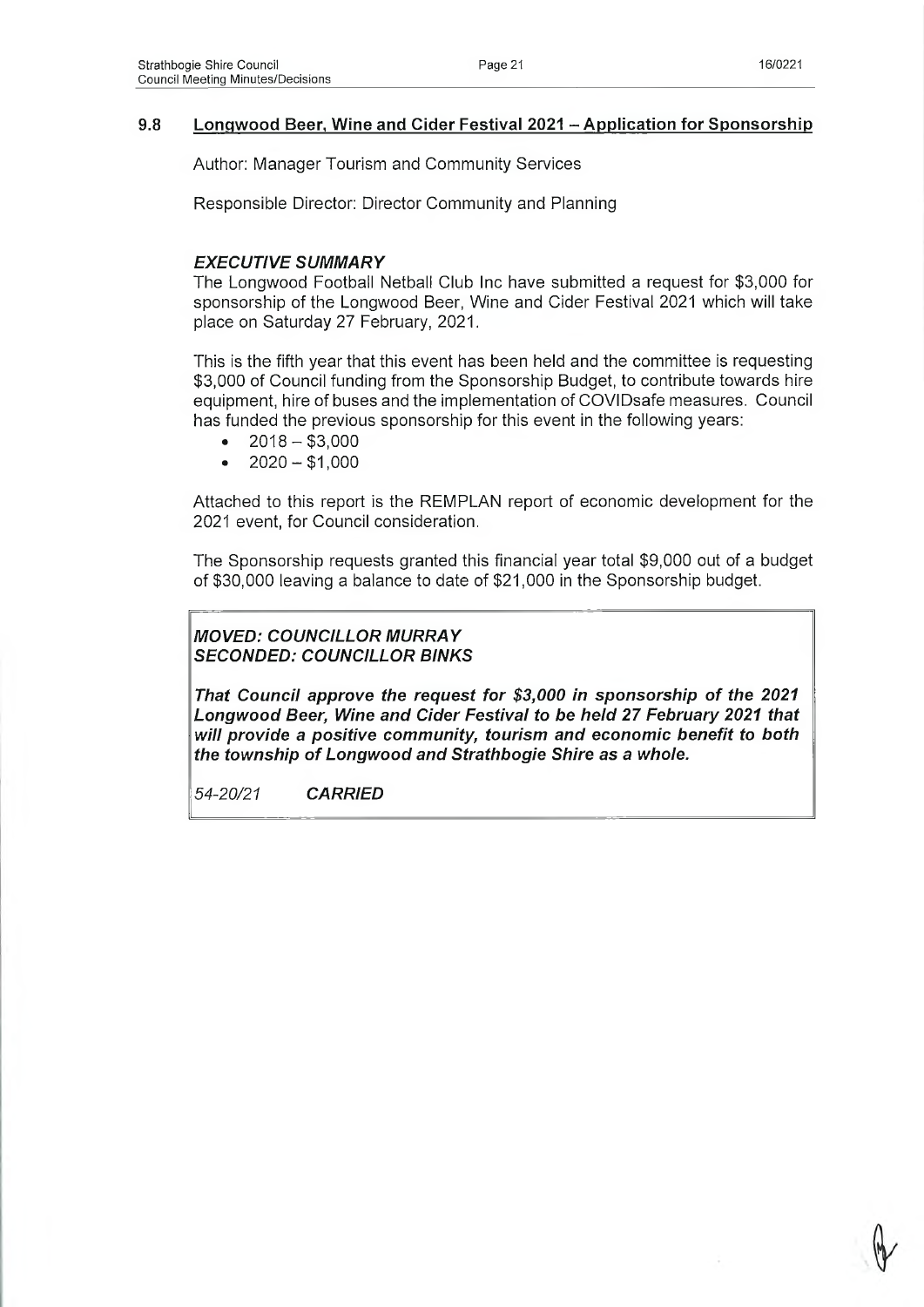## **9.9 Longwood Football Netball Club - Application for Sponsorship**

*The Mayor, Cr Chris Raeburn, joined the meeting at 7.12pm.*

Authors: Director Community and Planning, Manager Tourism and Community **Services** 

Responsible Director: Director Community and Planning

## **EXECUTIVE SUMMARY**

The Longwood Football Netball Club Inc have submitted a request for \$2,000 for sponsorship of enhancement of the oval at the Longwood Recreation Reserve.

The Longwood Football Netball Club has been selected by a prestigious VFL Football Club to hold their 2021 preseason official intraclub practice match incorporating their camp/sleepover.

The preseason official intraclub practice match is proposed for Saturday 13 March 2021, with the game beginning at approx. 1pm, however this date and event are still to be confirmed by the VFL Football Club in question.

Upon a site inspection by the VFL Football Club representatives' concerns were raised regarding the condition of the playing surface at the oval. Representatives have requested improvements be made to the oval before the event can be confirmed.

In support of the Longwood Football Netball Club to improve the playing surface, a request has been submitted to Council for funding assistance for the supply and equipment costs associated with horticulture improvements to the oval.

Attached to this report is the REMPLAN report of economic development for the 2021 event, for Council consideration.

The Sponsorship requests granted this financial year total \$9,000 out of a budget of \$30,000 leaving a balance to date of \$21,000 in the Sponsorship budget.

*MOVED: COUNCILLOR M URRAY SECONDED: COUNCILLOR DICKINSON*

*That Council approve the request for up to \$2,000 in sponsorship to the* Longwood Football Netball Club Inc. as a result of the positive *community, tourism and economic benefit that it will provide to both the township o f Longwood and Strathbogie Shire as a whole, conditional on* confirmation of the event going ahead on Saturday 13 March, 2021.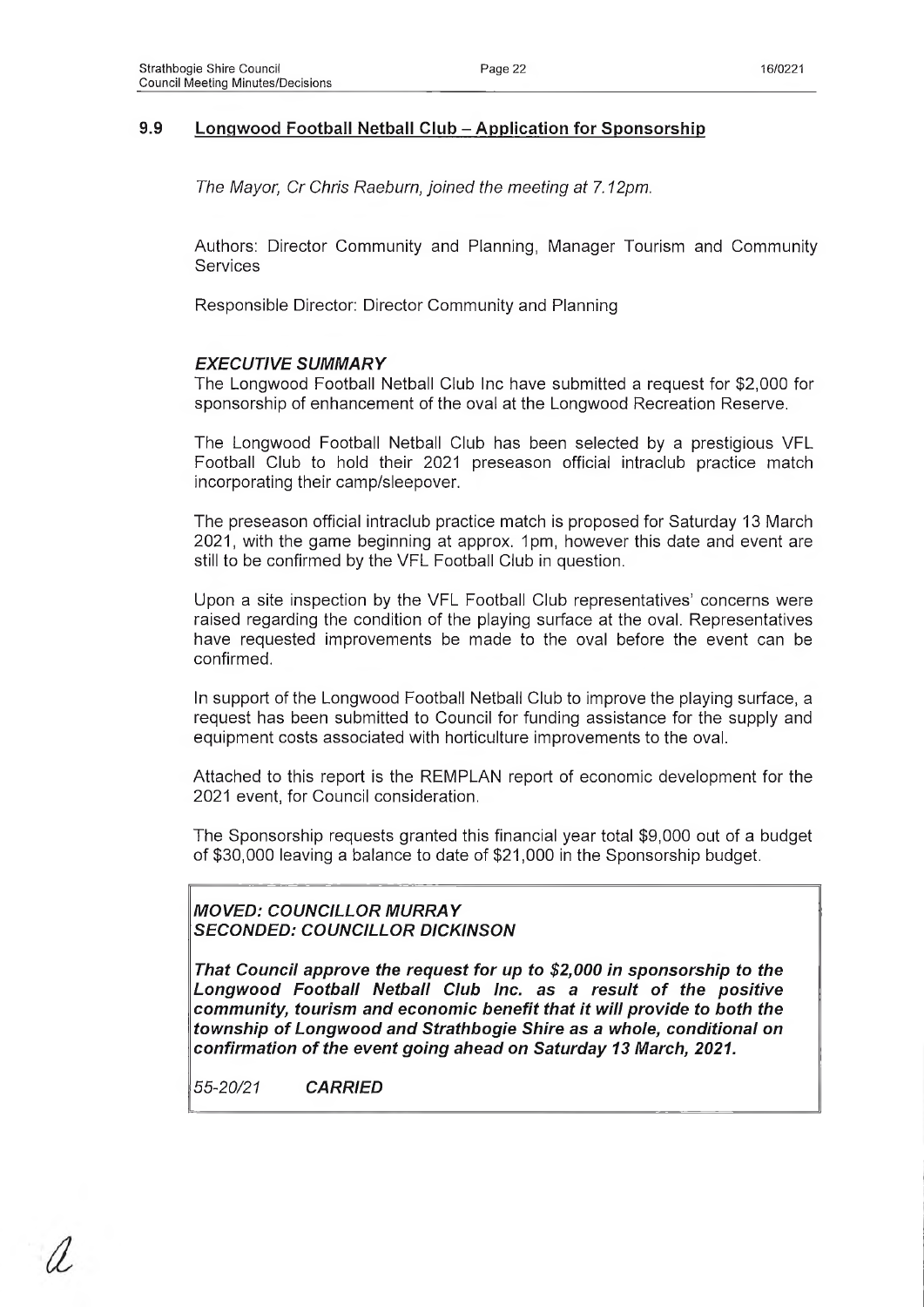## **9.10 Visit Victoria Tourism Review - Update**

Authors: Manager Tourism and Community Services; Economic Development & Projects Coordinator

Responsible Director: Director Community and Planning

## **EXECUTIVE SUMMARY**

Visit Victoria, the state government body responsible for promoting tourism within the state of Victoria commenced a review of the positioning of Local Government areas within its identified region tourism boards in mid-2019. In 2020, officers were advised that Strathbogie Shire, Mitchel Shire and Greater Shepparton City Council were foreshadowed to be aligned with the Murray Regional Tourism Board, however timelines for this proposed transition and timelines for this proposed transition is yet to be confirmed by the Hon. Martin Pakula Minster for Tourism, Sport and Major Events.

At its 15 September 2020 meeting, Council resolved amongst other matters, to urgently write to the Minister for Tourism, Sport and Major Events requesting written advice as to his intention of the proposed restructure of the Victorian Regional Tourism Boards (RTB) and the proposed alignment of Strathbogie Shire within an RTB. In accordance with Councils resolution, a letter was written to the Minister on 21 September 2020 and confirmation of receipt of this letter by his office was received by Council officers on 23 September 2020.

To date, Council has not received a response to their correspondence. It is considered imperative that the Minister clarify his intent in writing at the earliest opportunity to remove uncertainty and allow the Strathbogie Shire the same opportunities as afforded our counterparts that have alignment with other Regional Tourism Boards (RTB) in terms of positioning, marketing and funding opportunities that are currently not available due to our lack of alignment with an RTB.

## *MOVED: COUNCILLOR BINKS SECONDED: COUNCILLOR HAYES-BURKE*

*That Council:*

- *1. Note that the Hon. Martin Pakula, M inister for Tourism, Sport and M ajor Events has not responded to a letter from Council dated 21 Septem ber 2020 requesting urgent advice regarding his intentions* surrounding the future alignment of Strathbogie Shire within a *recognised and funded Regional Tourism Board and the proposed* working arrangements for localised marketing of local tourism *campaigns;*
- *2. Note that Strathbogie Shire remains at a significant disadvantage to other Councils that are form ally aligned to a form al Regional Tourist B oard and are unable to access the State Government Visitor Econom y Recovery Plan funding, marketing and information support;*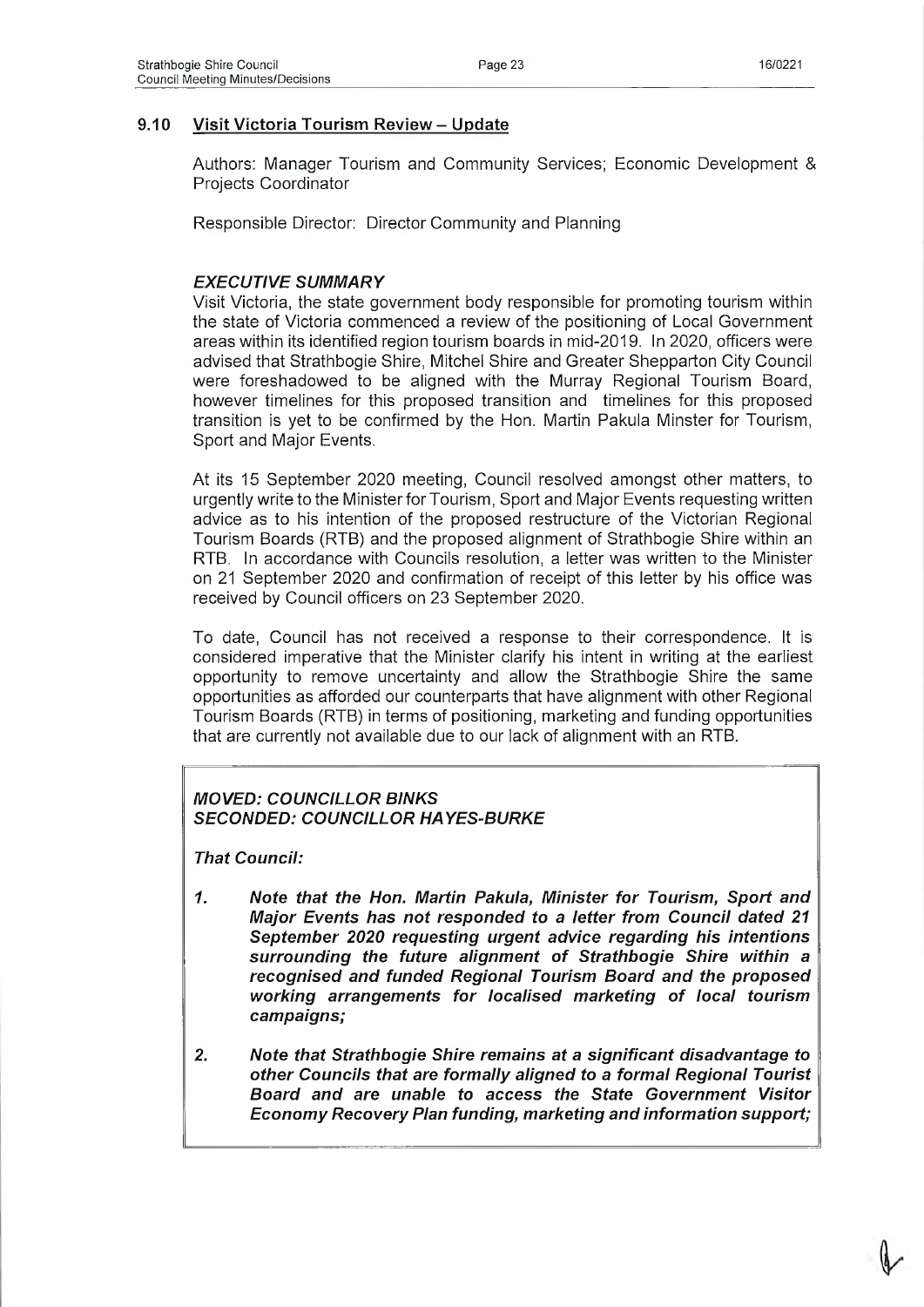#### 9.10 Visit Victoria Tourism Review - Update (cont.)

*RECOMMENDATION (cont)*

*3. Write a further letter to the Hon. Martin Pakula, M inister for Tourism, Sport and M ajor Events advising him that Council has yet to receive a response and we seek his urgent attention and support to this m atter* and alignment with the Murray River Regional Tourism Board and the development of a Goulburn Region Subgroup as has been outlined as *intended in discussions during the Regional Tourism Board Review; and*

- *4. Write to the Hon. M ary Anne Thomas, M inister for Regional Development, the Hon Shaun Leane, Minister for Local Government* and the Hon. Tim Pallas, Minister for Economic Development to *appraise them this issue and impacts on a small regional Shire and seek their support to advocate to the M inister for Tourism, Sport and M ajor Events to m ake a decision or to provide interim funding for tourism related activities until a formal decision has been made.*
- 5. Write to Ms Steph Ryan MP, Member for Victoria, the Hon. Jaclyn Symes MP, Member for Northern Victoria, Ms Tania Maxwell MLC, *Member for Northern Victoria, Mr Mark Gepp MLC, Member for Northern Victoria, the Hon. W endy Lovell MLC, M em ber for Northern* **Victoria, and Mr Tim Quilty MLC, Member for Northern Victoria to** *appraise them this issue and impacts on a small regional Shire and seek their support to advocate to the M inister for Tourism, Sport and M ajor Events to m ake a decision or to provide interim funding for tourism related activities until a formal decision has been made.*

*56-20/21 CARRIED*

U2.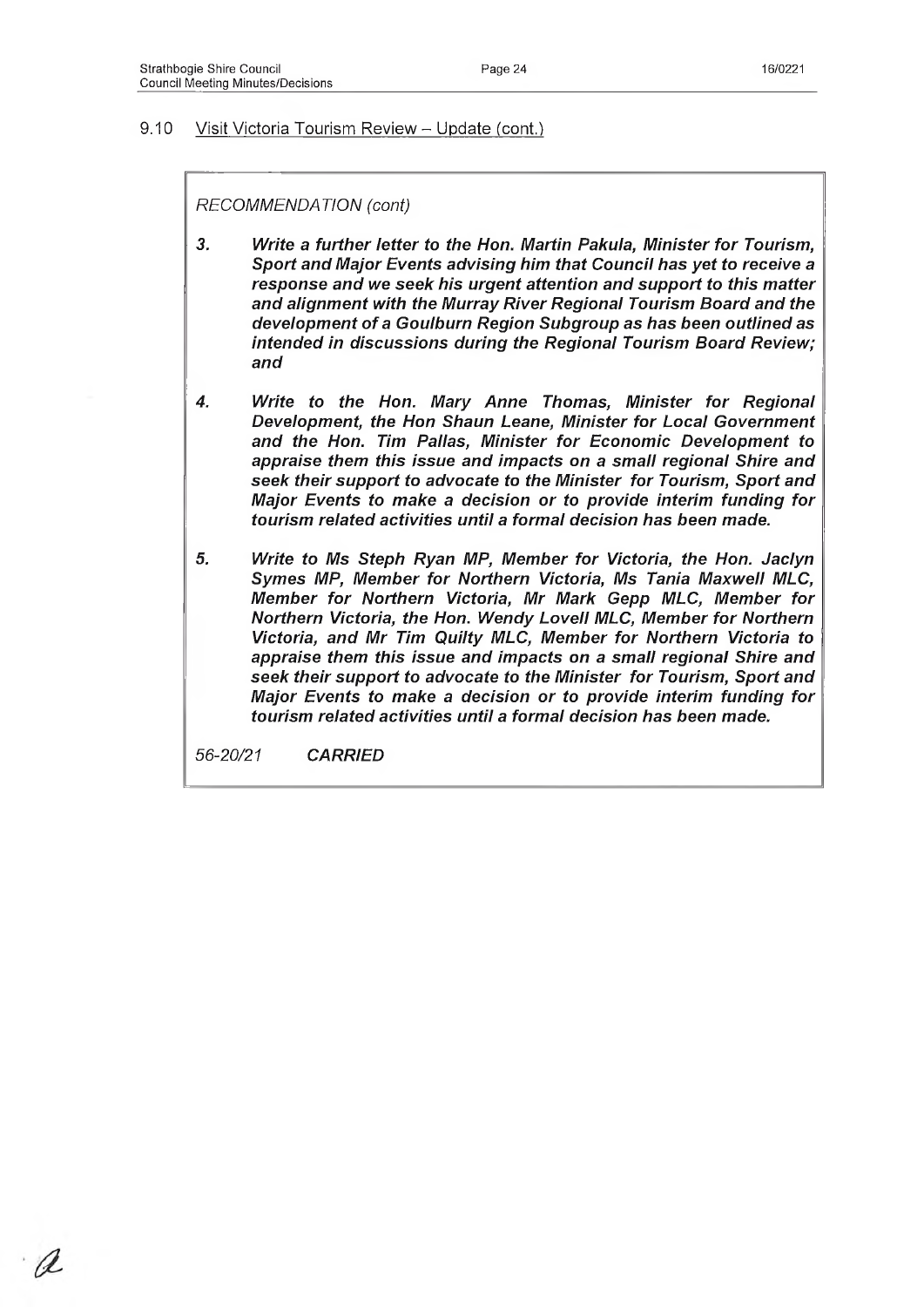## **9.11 Financial Report to 31 December 2020**

Responsible Director: Corporate Operations

### **EXECUTIVE SUMMARY**

The December Financial Report compares YTD (Year to Date) Budget to Actual December 2020.

The report contains the Operational Performance, Income Statement, Balance Sheet, Cash Flow Statement, and capital performance and other financial data in graphical format.

In relation to the current year the operating surplus for the six months period ending 31 December 2020 was \$14,349,721.

As at 31 December 2020, total capital works was \$2,622,581 not including committed works.

**MOVED: COUNCILLOR MURRAY** *SECONDED: COUNCILLOR BINKS*

That the Financial Report for the six months ended 31 December 2020 be *noted.*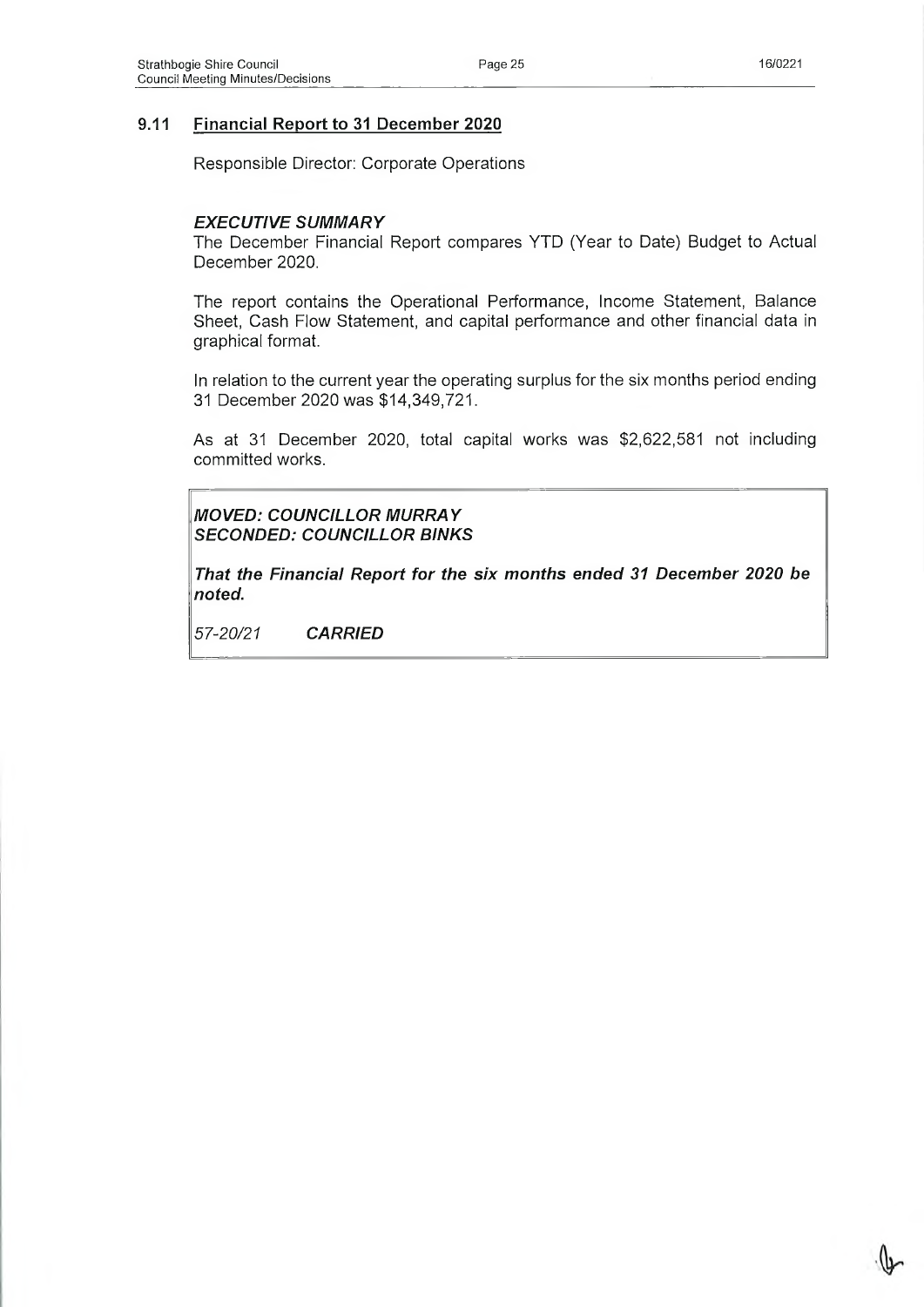*&*

## **9.12 Community Engagement Policy**

Responsible Officer: Executive Manager Communications and Engagement

## **EXECUTIVE SUMMARY**

Community engagement provides opportunities for the community to be involved in planning and decision-making because understanding the needs, aspirations, concerns and ideas of the community improves Council's planning and delivery of services. Good community engagement supports the building of respectful relationships it can also result in community strengthening and capacity building. Hearing from a range of perspectives leads to better decisions and encourages ownership and belonging from all sections of our community. Importantly, it ensures transparency, integrity and trust in Council processes.

The Local Government Act 2020 has reformed community engagement on plans, policies and decision-making. The new legislation requires all Councils to develop and maintain a Community Engagement Policy. The policy must, among other things, replace the public submission process prescribed by Section 223 of the previous Act (1989). This is a major change for matters such as the Council Plan and Budget. Council is required to adopt and implement a Community Engagement Policy by 1 March 2021.

The Communications and Engagement Policy was developed in June 2019. This Community Engagement Policy is an update that provides guidance on the forthcoming community engagement on the Community Vision, Council Plan and Financial Plan, also prescribed by the Act.

The update also further strengthens Strathbogie's current community engagement practice.

When reading the Community Engagement Policy, it is important to remember this document sets the guidelines. The rules about how we engage and who is responsible.

The Community Engagement Strategy 2019-22 sets out how we determine the tools and methods we use to engage, our engagement goals along with determining the level of impact. The Community Engagement Strategy 2019-22 is under review and we are seeking feedback from the community on its engagement preferences.

Furthermore, the updated policy includes the recommendations of the Victorian Auditor General on public participation and applies the principles and other requirements as prescribed by section 55 of the Act.

Strathbogie recognises that every project is different, but we use our engagement principles and best practice planning and engagement methods to guide our efforts. When members of the Strathbogie community are engaged, they can see how their contributions make a difference to the outcomes in their local neighbourhoods and wider municipality.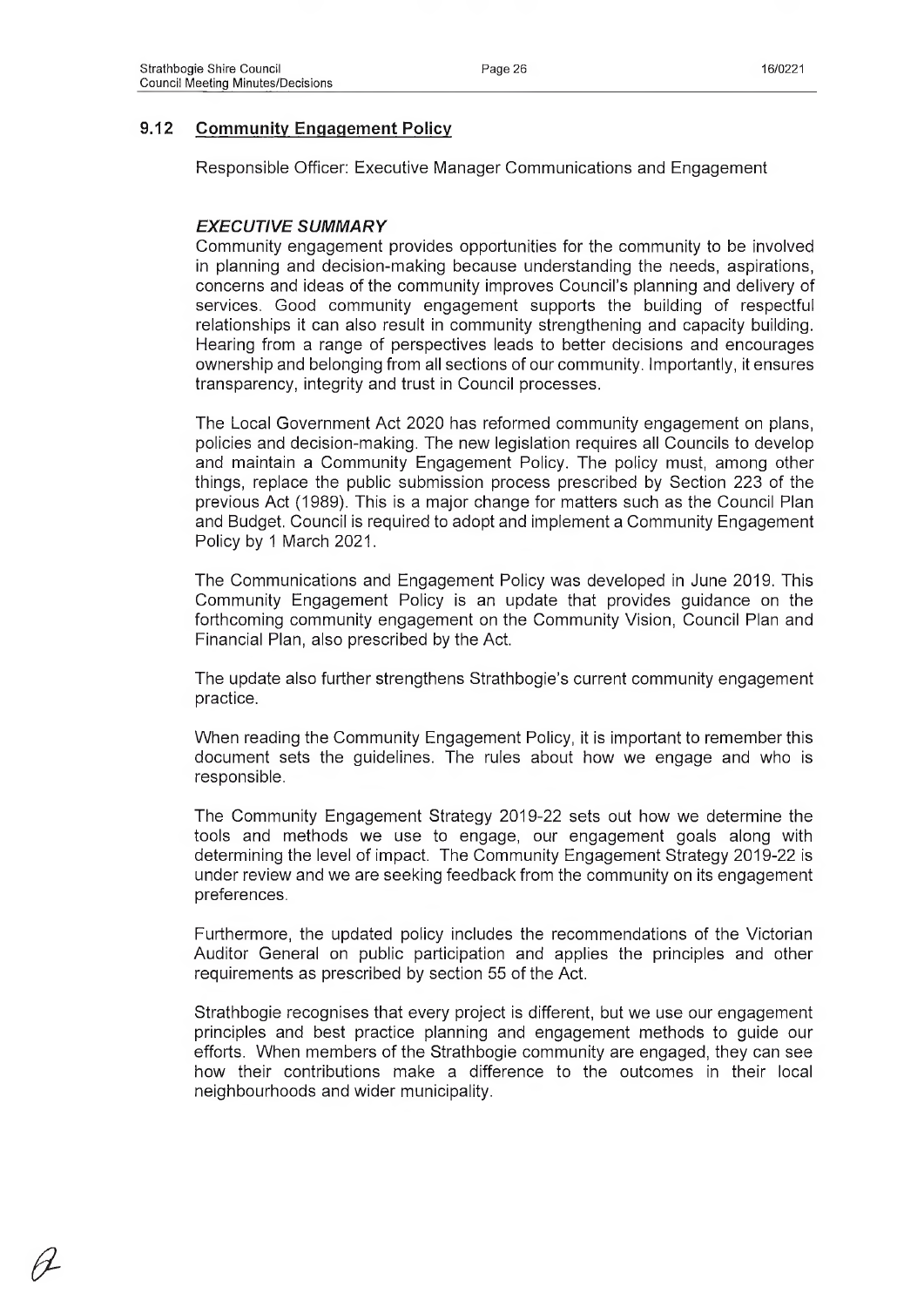## 9.12 Community Engagement Policy (cont.)

The policy ensures that:

- Communication and engagement plans are developed to support proposed, new or existing projects, programs or initiatives within Council;
- All communication and engagement activities undertaken within Council are appropriately researched and planned by the Communications and Engagement Team to effectively target the right audience and achieve the desired outcome for Council and the community;
- Community engagement is a core process that underpins the Community Vision, Council Plan, Financial Plan and Asset Plan;
- Community needs and aspirations are considered in developing and implementing Council's strategic directions and priorities, and;
- Messages are consistent with the short term and long-term goals of Council across all communications.

## *MOVED: COUNCILLOR HAYES-BURKE SECONDED: COUNCILLOR BINKS*

*That Council adopts the updates to the Strathbogie Shire Community Engagem ent Policy 2021 and notes the requirem ent for this policy to be annually reviewed.*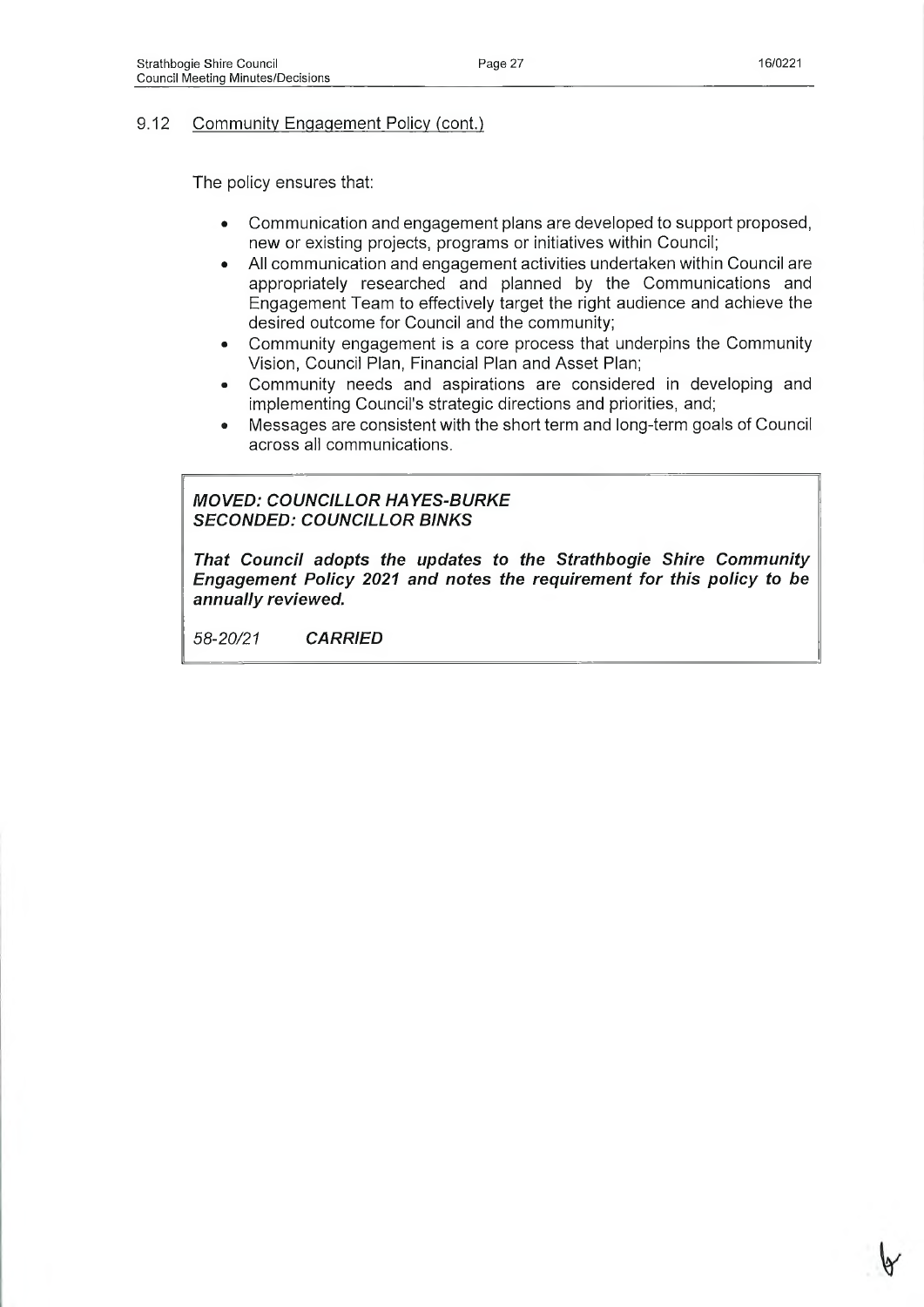## **9.13 2017-2021 Shire of Strathbogie Council Plan (2020 Review) - Second Quarter Report ~ 1 October to 31 December 2020**

Responsible Director: Chief Executive Officer

## **EXECUTIVE SUMMARY**

Quarterly reports are presented to Council to provide an update on the status of the Key Strategies of the 2017-2021 Council Plan, following its annual review in 2020. The Key Strategies of the Plan have been reviewed and progress updated, and details provided for the second quarter period; October to December 2020.

The 2020 Review of the 2017-2021 Shire of Strathbogie Council Plan has, in summary:

- $\triangleright$  Five (5) Goals, Twenty-one (21) Strategies and Eighty (80) Actions, comprising-
	- *Goal 1 To enhance community health and wellbeing - 4 Strategies* — > *23 Actions*
	- *Goal 2 To sustainably manage our natural and built environment* 5 *Strategies → 16 Actions*
	- ® *Goal 3 To provide quality infrastructure* - 2 *Strategies —> 13 Actions*
	- *Goal 4 To support and deliver economic development* - *5 Strategies —>13 Actions*
		- *Goal 5 To be a high perform ing Shire*
		- *5 Strategies —>15 Actions*

All Actions are due for completion by 30 June 2021. As at 31 December 2020, twelve (12) actions have been completed.

*MOVED: COUNCILLOR BINKS* **SECONDED: COUNCILLOR MURRAY** 

*That Council note the report for the October to Decem ber 2020 quarter following the 2020 review of the 2017-2021 Council Plan.*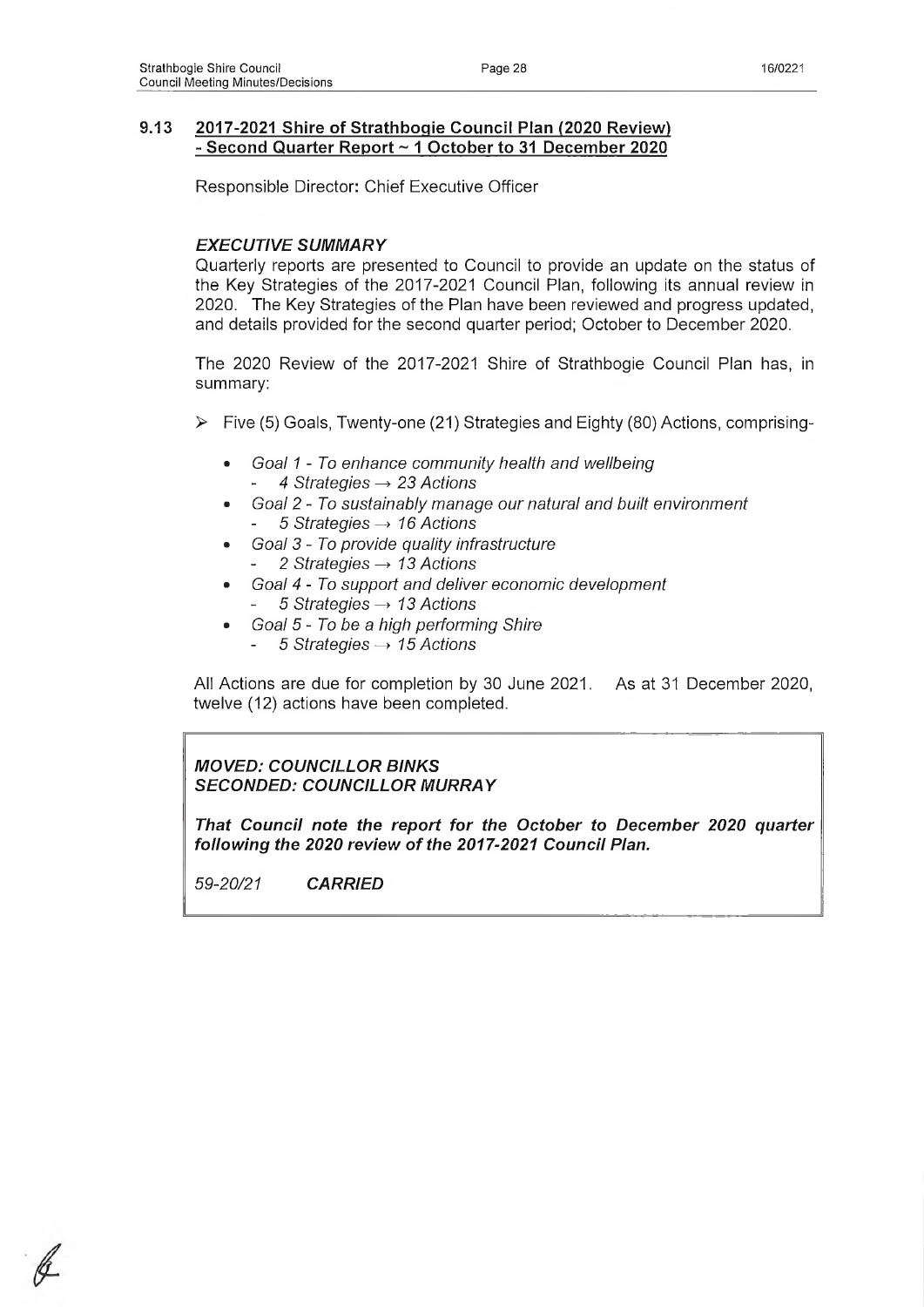## **9.14 Procurement Policy Review**

Author: Procurement and Contracts Officer

Responsible Director: Director Corporate Operations

## **EXECUTIVE SUMMARY**

Council, at its Ordinary Meeting 20 August 2019 adopted the Procurement Policy in its current form.

Sections 186A(1) and 186A(9) of the *Local Government Act 1989* (the Act) requires the Council to prepare, adopt and comply with a Procurement Policy.

Section 186A(9) of the Act also requires Council to review its Procurement Policy every 12 months.

A review of the policy has been undertaken by officers and a number of changes to the wording and structure of the policy have been made. There is no change to the overall intent of the policy, however some changes to spend amount purchase processes to ensure best practice procurement have been proposed.

An updated Procurement Policy was presented to Council at the Council Meeting 15 December 2020. Council resolved to defer considerations of the updated Procurement Policy to allow Officers to analyse options to increase local content provisions as part of Council's Covid19 RE3 commitment, and to prepare report with an amended Procurement Policy to strengthen local content provisions. The updated Procurement Policy also contains extra guidance relating to Environmental Sustainability.

*MOVED: COUNCILLOR M URRAY SECONDED: COUNCILLOR HAYES-BURKE*

**That Council endorse the Procurement Policy and notes the requirement** *for this policy to be annually reviewed.*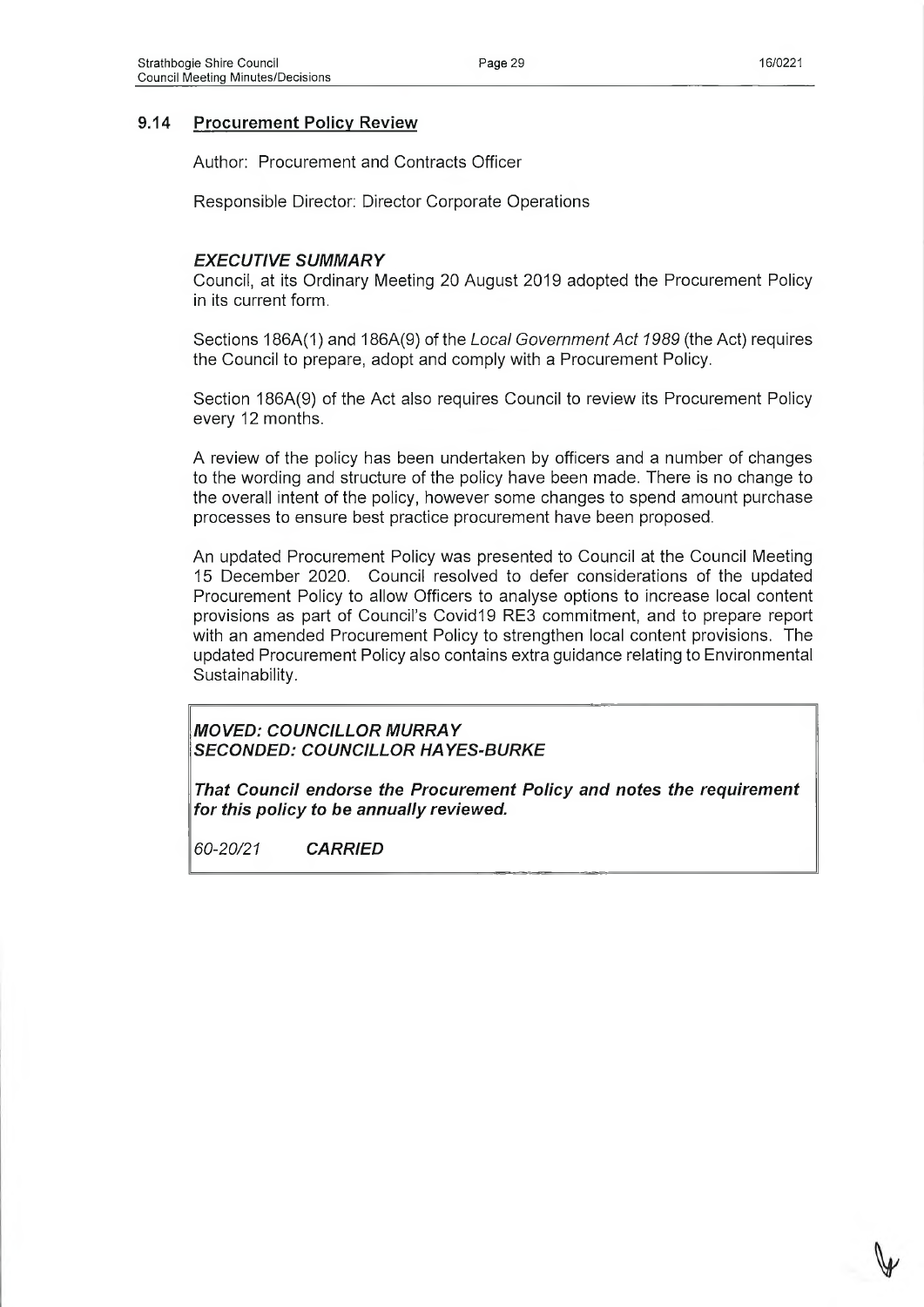### **9.15 Establishment of a Chief Executive Officer Performance and Remuneration Interim Committee**

Author: Executive Manager Governance and Customer Service

Responsible Executive Manager: Executive Manager Governance and Customer Service

### **EXECUTIVE SUMMARY**

This report seeks the establishment of an interim Performance and Remuneration Committee (Interim Committee) to consider the annual review of the Chief Executive Officer's (CEO's) performance undertaken by the previous Council, consider any subsequent change to remuneration and to set Key Performance Indicators (KPIs) for the forthcoming year.

The previous Council undertook a review nine months into the CEO, Julie Salomon's, performance given that a new Council was to be elected at the end of October 2020 and would have been at a disadvantage in considering the CEO's performance only two months after being sworn in.

A Terms of Reference has been drafted to provide clear guidance to, and transparency around the role of, the Committee. It is proposed that the Committee has a relatively short life given that section 45 of the new *Local Government Act 2020* (the Act) has introduced new requirements for the establishment of a performance and remuneration committee that must meet very specific requirements, including the recruitment of an independent expert to assist the Panel in undertaking their role.

This Interim Committee will, therefore:

*&*

- review the outcome of the former Council's appraisal;
- consider whether the existing remuneration package should be adjusted; and
- review the Key Performance Indicators (KPIs) set by the previous Council to ensure that the new Council is able to shape the objectives of the Chief Executive Officer for the year ahead until the 2021-25 Council Plan is developed and adopted.

and make recommendations to be considered by the entire Council at a future meeting to make the appropriate resolutions.

It is recommended that the Committee be formed of three (3) Councillors, one of which is to be the Mayor. Nominations for the two other vacancies is required as part of the Council resolution relating to this matter.

Once the Committee has met, the outcomes of the CEO's review, impact on remuneration and setting of KPIs will be forwarded to a Council meeting for review by the whole Council, ensuring non private information (ie remuneration) is reported to the community to meet Council's public transparency responsibilities.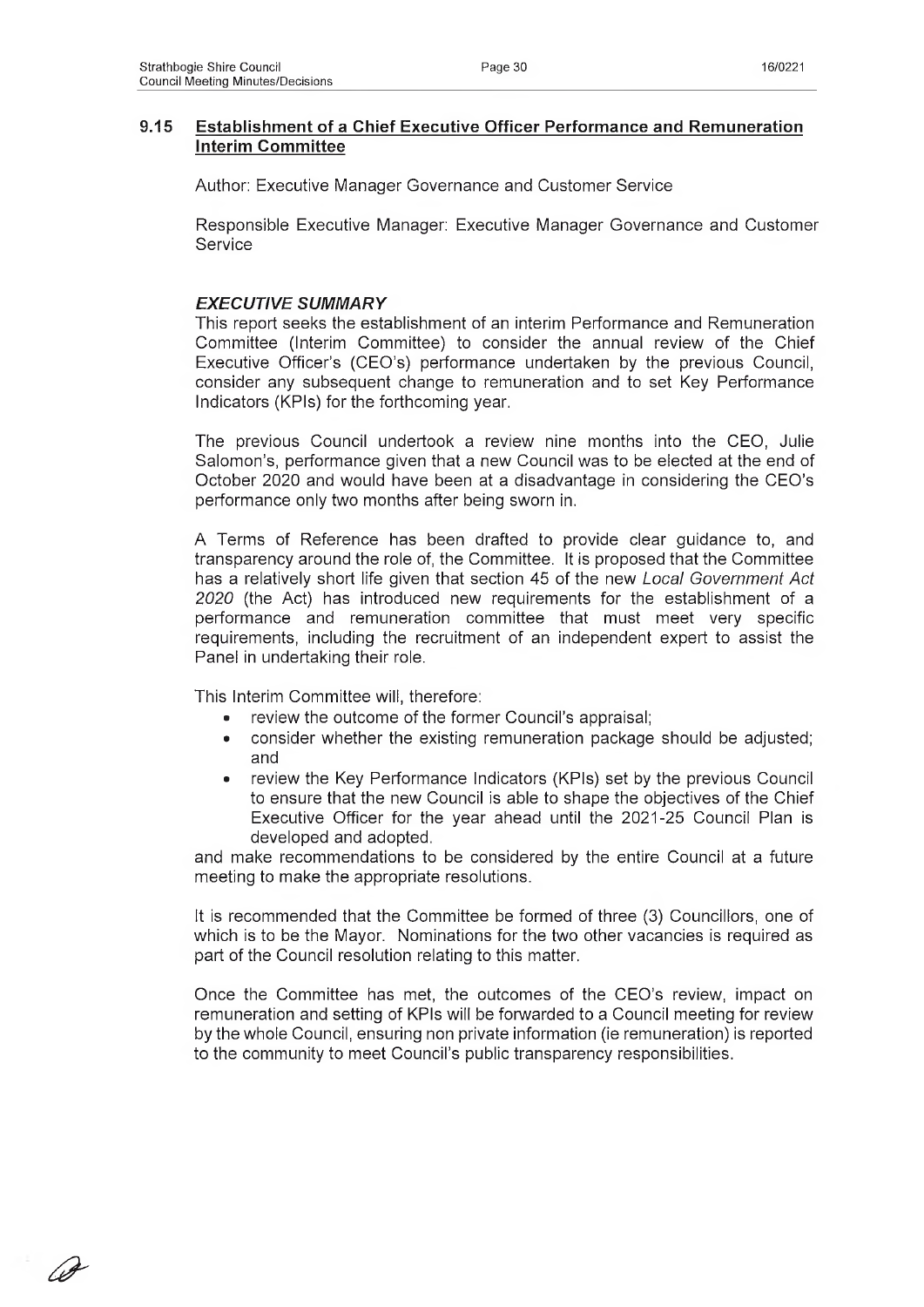9.15 Establishment of a Chief Executive Officer Performance and Remuneration Interim Committee (cont.)

## **MOVED: COUNCILLOR MURRAY** *SECONDED: COUNCILLOR HAYES-BURKE*

*That:*

- *1. Council establish a Chief Executive Officer Performance and Remuneration Interim Committee until such time that it form ally adopts* a policy that is compliant with section 45 of the Local Government Act *2020.*
- *2. The M ayor and two other Councillors form the Chief Executive Officer Performance and Remuneration Interim Committee.*
- *3. Councillors Hourigan and Binks be appointed to the Committee in addition to the Mayor.*
- 4. *Council endorse the Chief Executive Officer Performance and Remuneration Interim Committee's Terms of Reference.*
- *5. The Committee m eet as soon as practicable and make recommendations to the Council in a timely manner relating to:* 
	- *a. the perform ance review undertaken by the previous Council*
	- *b. any changes in remuneration;*
	- *c. setting key perform ance indicators for the next 6 months; and*
	- d. identifying personal development opportunities to be *com pleted during the next 6 months.*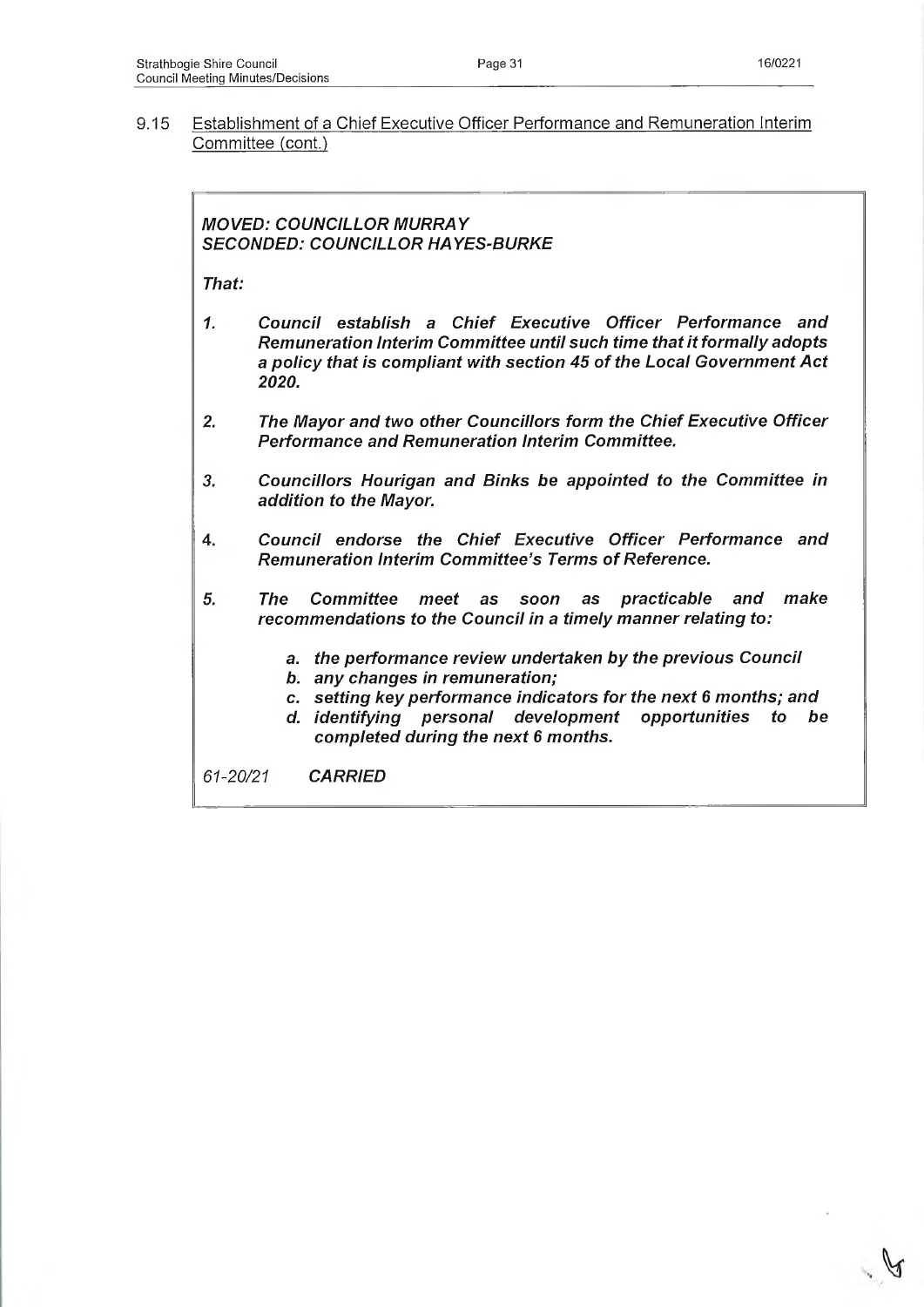## **9.16 Business Management System**

The February 2021 Business Management System Report includes reports as follows:-

- Building Department January 2021 Statistics
- Planning Department Planning Application Approvals Development Cost (Capital Improved Value) - January 2021
- Customer Enquiry Analysis Report Report for January 2021
- Waste Management Reporting ~ Year to Date January 2021
- Actioning of Council Reports Resolutions Council Meetings 15 December 2020 and 19 January 2021
- Outstanding Actions of Council Resolutions to 31 January 2021
- Review of Council Policies and Adoption of new Policies January/February 2021
- \* Records of Council Briefings / Meetings
- Record of Minutes of Meetings of Special Committees of Council received in the past month

By reporting on a monthly basis, Council can effectively manage any risks that may arise. The Business Management System will also incorporate Council's corporate goals and objectives.

**MOVED: COUNCILLOR MURRAY** *SECONDED: COUNCILLOR DICKINSON*

*That the report be noted.*

P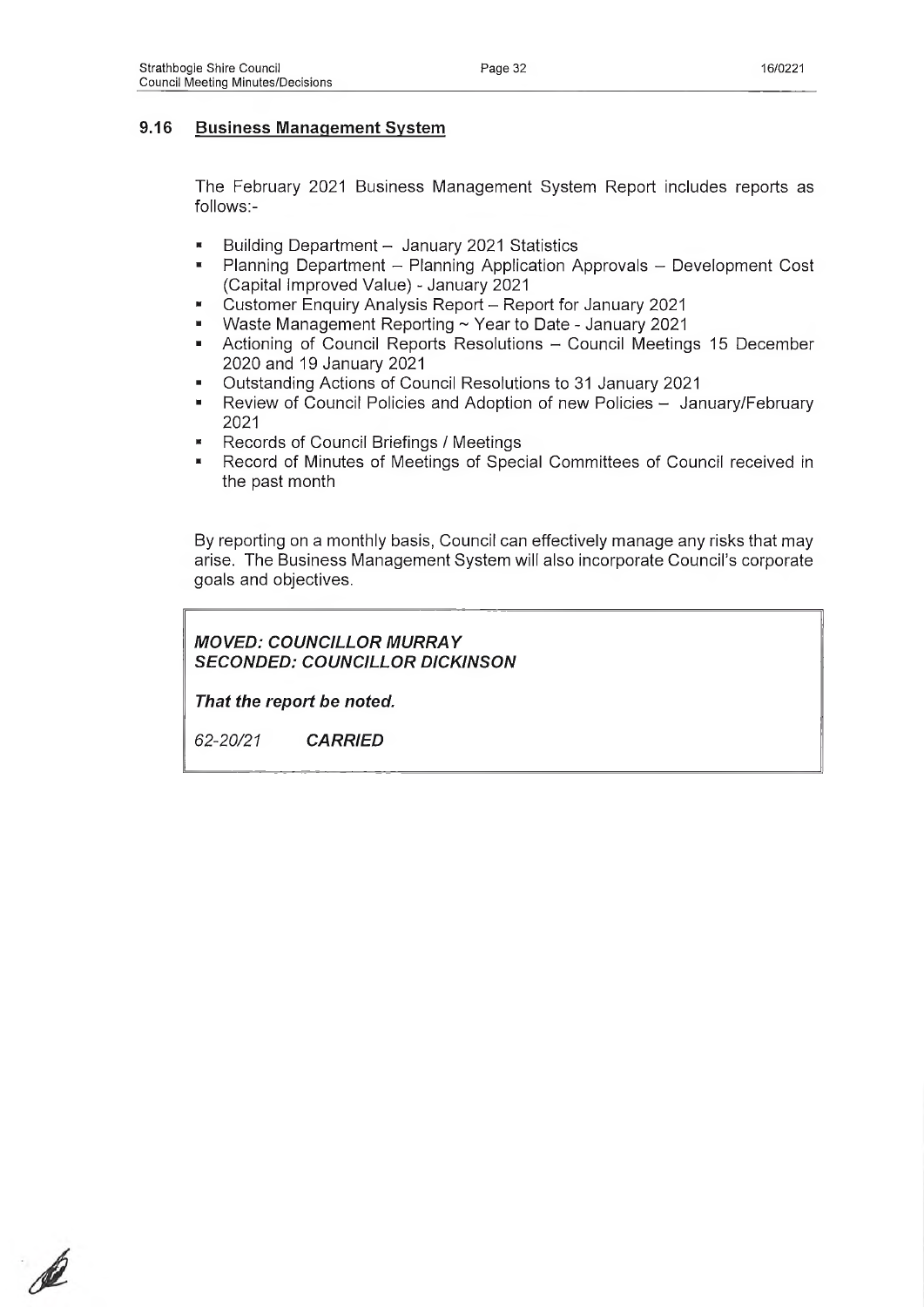- **10. NOTICES OF MOTION** Nil
- **11. NOTICES OF RESCISSION** Nil
- **12. URGENT BUSINESS** Nil
- **13. CONFIDENTIAL BUSINESS** Nil

The Chair invited the Mayor, Councillor Raeburn, to address the meeting on his discussions with Federal Treasurer Fydenberg.

The Mayor conveyed his thanks to the Deputy Mayor for Chairing the meeting in his absence.

The Mayor advised he had had a very positive meeting with the Treasurer and was pleased the Treasurer took an interest in the matters and concerns raised, and is hoping there are some constuctive outcomes for the region as a result of his discussions.

### **NEXT MEETING**

The next Ordinary Meeting of the Strathbogie Shire Council is scheduled to be held on Tuesday 16 March 2021, at the Euroa Community Conference Centre, commencing at 6.00 p.m.

*THERE BEING NO FURTHER BUSINESS, THE MEETING CLOSED A T 7.57 P.M.*

Confirmed as being a true and accurate/record of the Meeting Chair